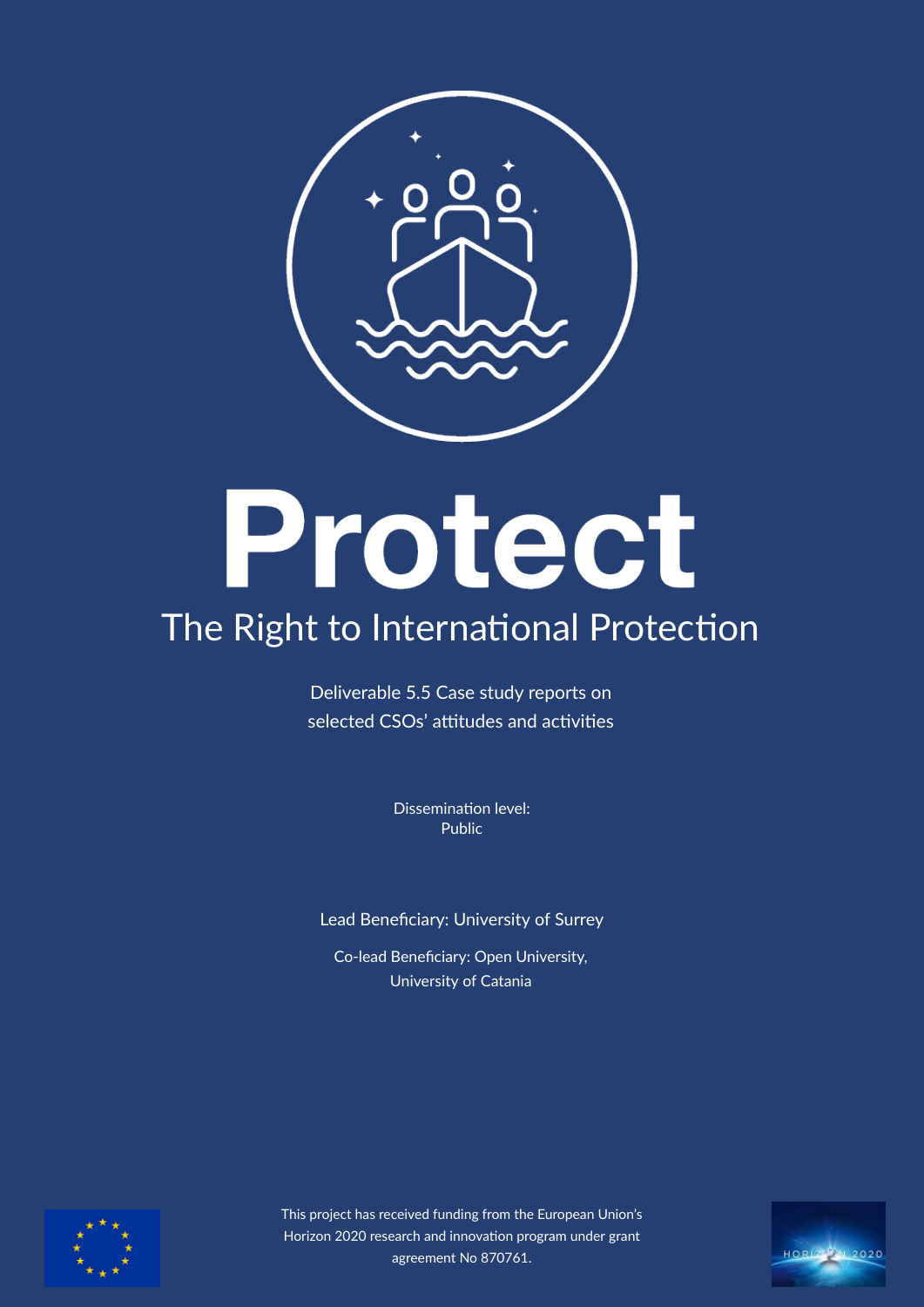

PROTECT DELIVERABLE No. D5.5 Published by the PROTECT Consortium.

Copyright © 2022 by Simon Usherwood, Evgenia Iliadou, Daniela Irrera, and the PROTECT Consortium.

All rights reserved.

# PROTECT CONSORTIUM

The PROTECT Consortium publishes original research on international refugee protection. The Consortium is composed of:

University of Bergen, University of Catania, Ghent University, Giessen University, Ljubljana University, Lund University, Open University (London), Queen Mary University (London), University of Surrey, University of Stuttgart, Ryerson University (Toronto), University of Witwatersrand (Johannesburg),

To cite this publication:

Simon Usherwood, Evgenia Iliadou, Daniela Irrera (2022). Case study reports on selected CSOs' attitudes and activities. PROTECT Deliverable no. D5.5. Bergen: PROTECT Consortium.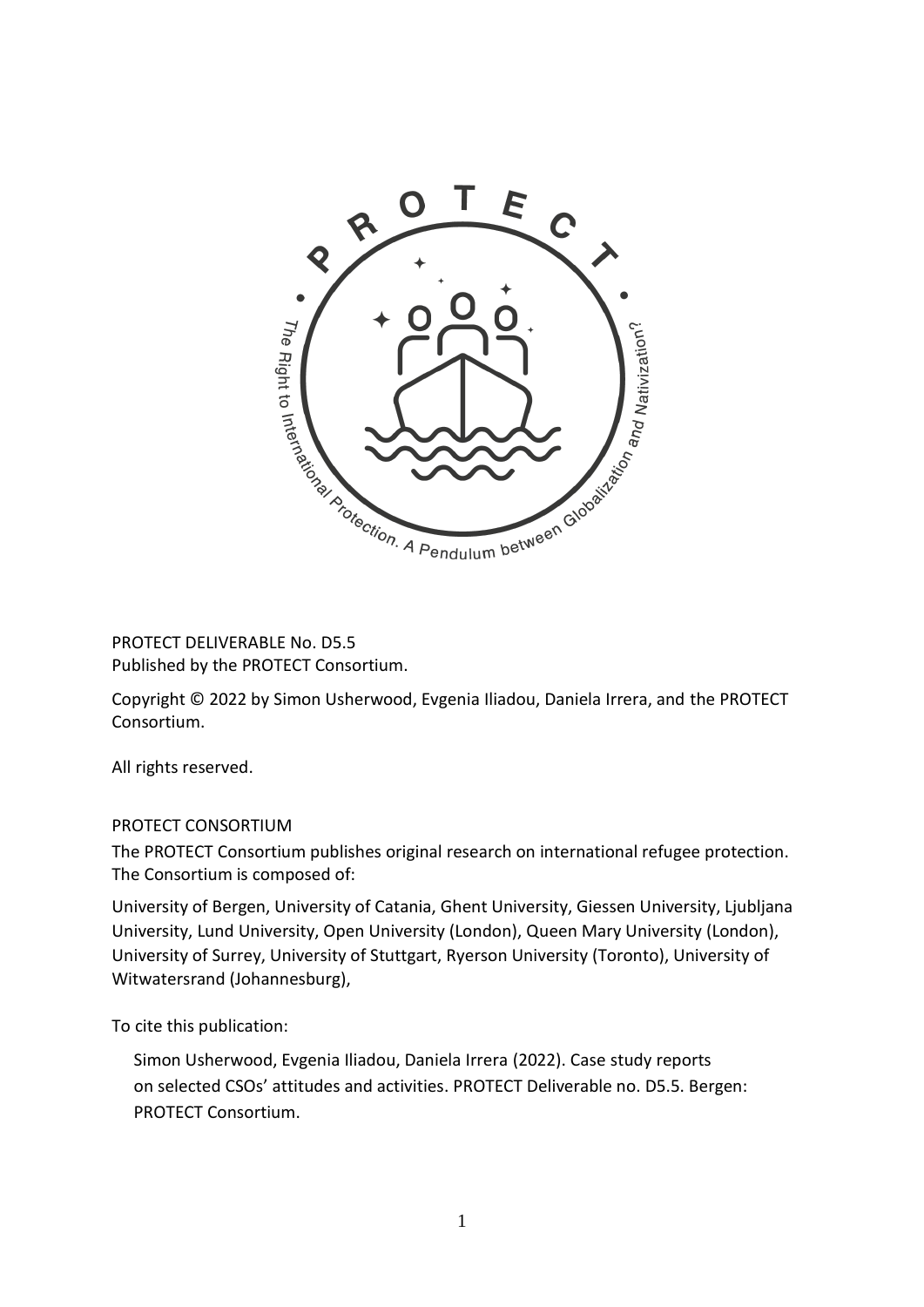# **Case study reports on selected CSOs' attitudes and activities**

Simon Usherwood, Open University of London, Evgenia Iliadou, University of Surrey, Daniela Irrera, University of Catania

# **1. Executive Summary**

Civil Society Organisations (CSOs) are a vital part of the system of international protection. This report presents a number of case studies from three European states to highlight the range, nature and significance of this work, as well as drawing a number of policy implications for all those working in this field. The six case studies – from Greece, Italy and the  $UK$  – provide a window onto a number of key lessons for policymakers and those seeking to understand the organisational landscape of protection. In particular, they highlight the varied ways in which CSOs understand the question of international protection and its impact on their work: by contrasting groups working on helping anyone in need and those working explicitly on refugees it is possible to note differences in priorities and in the conceptualisation and operationalisation of frameworks for action. While CSOs provide some very significant direct aid to their target groups, as well as engaging in a range of activities directed to shaping public and political debate, there is a common thread of fluctuating and uncertain funding, which has a direct bearing on their ability to perform work. This potentially compromises the valuable contribution that CSOs have to make, not least as means for refugees and migrants to have a voice in the national and international debates about them. The report also highlights the ongoing difficulties of translating the Global Compacts on Migration and on Refugees into meaningful action: the visibility and salience of these remains rather low among our case studies, mostly because of the weak implementation efforts of governmental bodies.

# **2. Introduction**

The increasing importance of refugee policy for the European Union (EU) over the past decade has been very clear, from the beaches of the Mediterranean to the urban centres that have become home for so many fleeing persecution and deprivation in their home countries. While this has resulted in a significant growth in EU- and state-level policy responses, it has also been striking how important Civil Society Organisations (CSOs) have been, both as providers of direct aid and as participants in the public and political debate. However, these groups are relatively poorly understood in comparison to public policy or public opinion. This report provides some redress to this, by showing the range and variety of CSO activity and how it relates to our understanding of this area of policy, drawing on a wider and more systematic cross-national survey of these groups. In so doing, it aims to raise awareness of the attitudes, actions and potential of CSOs, not only as agents on the ground but also as key participants in the wider global debate around international protection, as embodied in the 2018 Global Compact for Safe, Orderly and Regular Migration (GCM) and its counterpart, the Global Compact on Refugees (GCR).

This work forms part of the wider activity of the PROTECT project, led by the University of Bergen, which seeks to understand the underlying dynamics of international protection and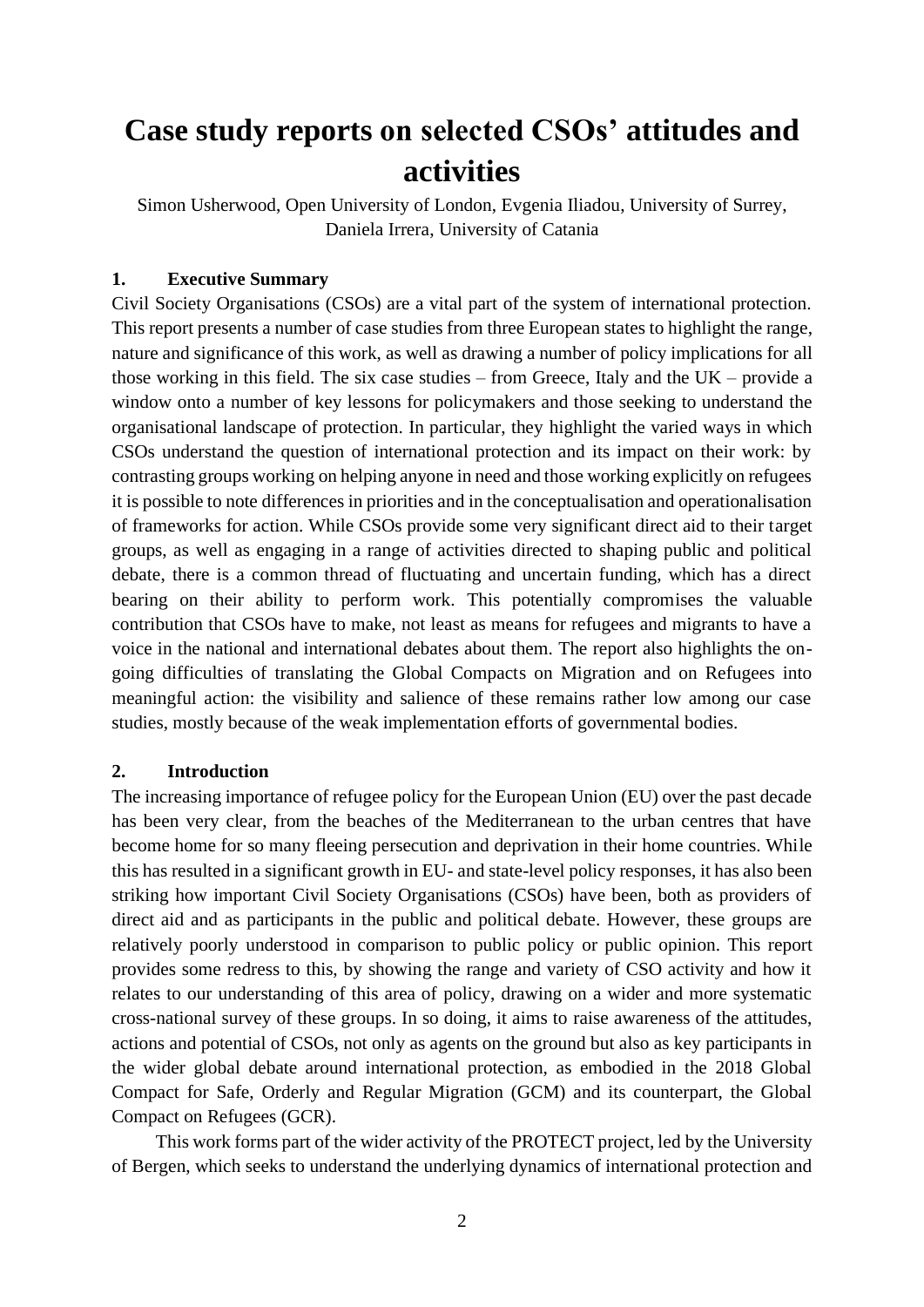identify ways that this can be made more effective.<sup>1</sup> Central to this is a model of fundamental cleavages in attitudes towards protection that differentiates between four main groups (Sicakkan, 2021). *Nativists* focus exclusively on the protection of existing members of their national community and see no role – or even need – for international protection, since obligations stop at the metaphorical water's edge. *Nation-statists* are potentially more open to notions of universal human rights and/or the protection of refugees, but still place primacy on their own state's freedom to operationalise those as they see best: international protection is at most an idea, rather than a set of obligatory requirements. A third group, *regionalists*, are willing to work beyond national borders to create local systems of governance, often reflecting an understanding of the limits of what any one state can achieve: in part this is about sincere concern for human rights but is also a vehicle of *realpolitik*. Even the final group – *globalists* – with their desire for an internationalised and globalised system of protection are not always driven by a reification of human rights as an inescapable and fundamental duty for all (although that view is also present): it can also be a function of a failure of alternative policies to manage particular situations, such as massive inflows of refugees.

This basic model informs much of the analysis in this report, as applied to CSOs. As we have elaborated elsewhere, these groups represent a critical part of the operationalisation of the concept of international protection, given their high degree of flexibility in both organisational and practical terms (Usherwood, 2021). CSOs are not bound by the constitutional obligations that shape governmental bodies and so act as a means of translating latent preferences and intentions within civil society into material action. If state bodies are products of - and agents in perpetuating - the social compromises needed to govern, then CSOs operate in the spaces around these bodies as (relatively) specialised and narrow expressions of the different voices that form society. That narrowness of outlook is coupled to the possibility of highly specialised actions and a relative lack of need to consider the interests of those beyond the immediate constituency to generate a landscape of organised individuals that marries their bottom-up interests with the incentives generated by the formal political system.

These broad frameworks are important in making sense of that landscape, as they direct us to consider not only what groups do, but also the reasons that inform their actions, since the way that they choose to understand the material situation will affect their prioritisation of actions. The case presented here – from Greece, Italy and the UK – capture this in action and highlight the need for a more comprehensive understanding of the broad range of CSO engagement in this field.

The report first presents the key questions that we have to ask of CSOs, in terms of their understanding of the issue of international protection, the nature of what they do and their relationship up to the international legal frameworks in which the GCM/GCR sit. The six cases – The British Red Cross, Emergency, CESVI, METAdrasi, the Greek Council for Refugees and Care4Calais - are then presented along those lines, before a comparative analysis draws out a number of key points. Finally, some policy implications are drawn, directing attention towards both the potential and the challenges of being such a responsive and contingent part of the system of protection.

<sup>&</sup>lt;sup>1</sup> PROTECT is funded by the EU's Horizon 2020 research and innovation programme under grant agreement No.870761. Full information can be found at the project's website:<https://protectproject.w.uib.no/>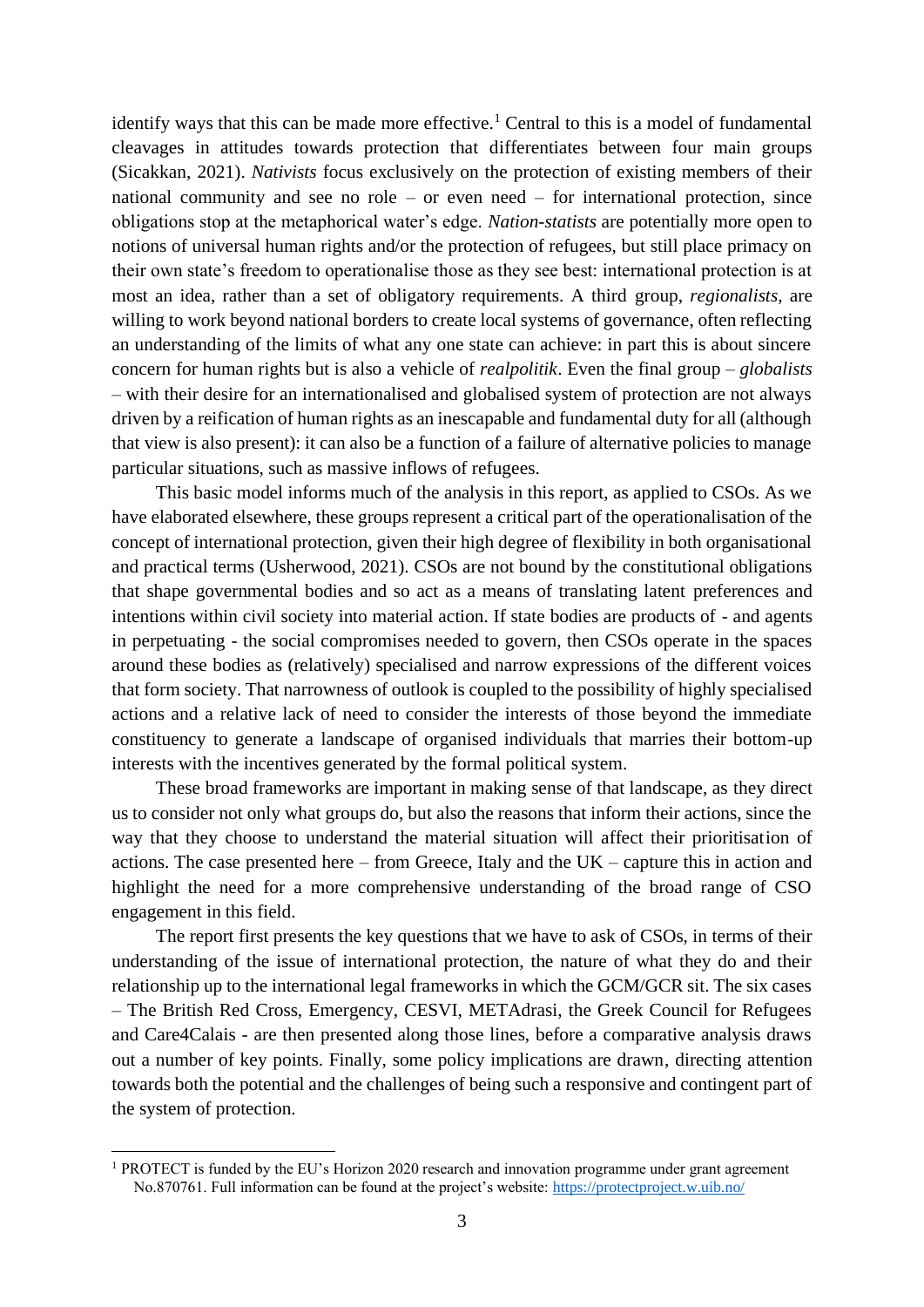# **3. CSOs and the protection regime**

As Ferris rightly points out, Civil Society Organisations have played an increasing role in the international system of refugee protection since the end of the Cold War (Ferris, 2003; Garkisch et al., 2017; Lester, 2005). The post-1945 architecture of the United Nations and the moral imperatives created by the experience of a global conflict had set up a regime in which states were prepared to make considerable efforts to address the needs of refugees and migrants more generally. However, the collapse of communism and the weakening of incentives to manage the global system simultaneously reduced the willingness of developed states to maintain their earlier commitments under the Fundamental Charter of Human Rights or the UN Convention on Refugees and increased the scale, frequency and severity of adverse events in source countries, producing significant new numbers of refugees and migrants (Coddington, 2018; O'Sullivan and Stevens, 2017). CSOs, which had long played a role in providing direct aid in many locations, found themselves drawn ever more into more structural participation in the international regime itself. This shift has been reflected in the broadening relationship between CSOs and the UN High Commissioner for Refugees (UNHCR) at the international level and increasing attention by the CSO community to briefing, lobbying and campaigning of governments.

While Pries *et al* considered the 2015 "refugee crisis" in Europe to be the moment that CSOs most critically emerged as central actors in refugee protection as a result of their expansion and reinvention, then this should not obscure the weight of the preceding period (Pries, 2019). For instance, the humanitarian intervention of CSOs in the aftermath of the 2015 refugee crisis in Greece and the Greek island of Lesvos was so intense that, according to Howden and Fotiadis, "it became the most expensive humanitarian response in history (…) when measured by the cost per beneficiary" (Howden and Fotiadis, 2017). During 2015, more than 100 International SCOs arrived, semi-settled and operated on Lesvos, in order to assist the Greek state in the migration and border management (Skleparis and Armakolas, 2016). In particular, the main instruments that underpin the protection regime – the Charter and the Convention – remained the same, even as the growing competence of the European Union in matters of border control, asylum and relocation spoke of the continuing interest of states.<sup>2</sup> At the same time, this does not negate the observation of Cantat and Feischmidt that the drawing in of CSOs to fill the gaps left by states does mean more potential for the fragmentation of protection, with its associated risks of marginalisation and exclusion of already vulnerable individuals and groups (Cantat and Feischmidt, 2019). Moreover, the increasing politicisation of migration in the period since 2015 has also extended into the CSO community, making it more difficult to claim to be disinterested humanitarian actors, even as they become more essential partners for public authorities (Vandevoordt and Verschraegen, 2019; Larruina et al., 2019).

These tensions have not been resolved by the emergence of the Global Compacts on Refugees and on Migration. Even prior to their signing, it was evident that CSOs needed to be closely involved in giving effect to the Compacts, especially in implementation, even though they had not been well-represented in the formulation process (Appleby, 2017; Arnold‐

<sup>2</sup> On the EU's role, see Fernández-Rojo, 2021; Léonard and Kaunert, 2020; Mungianu, 2016.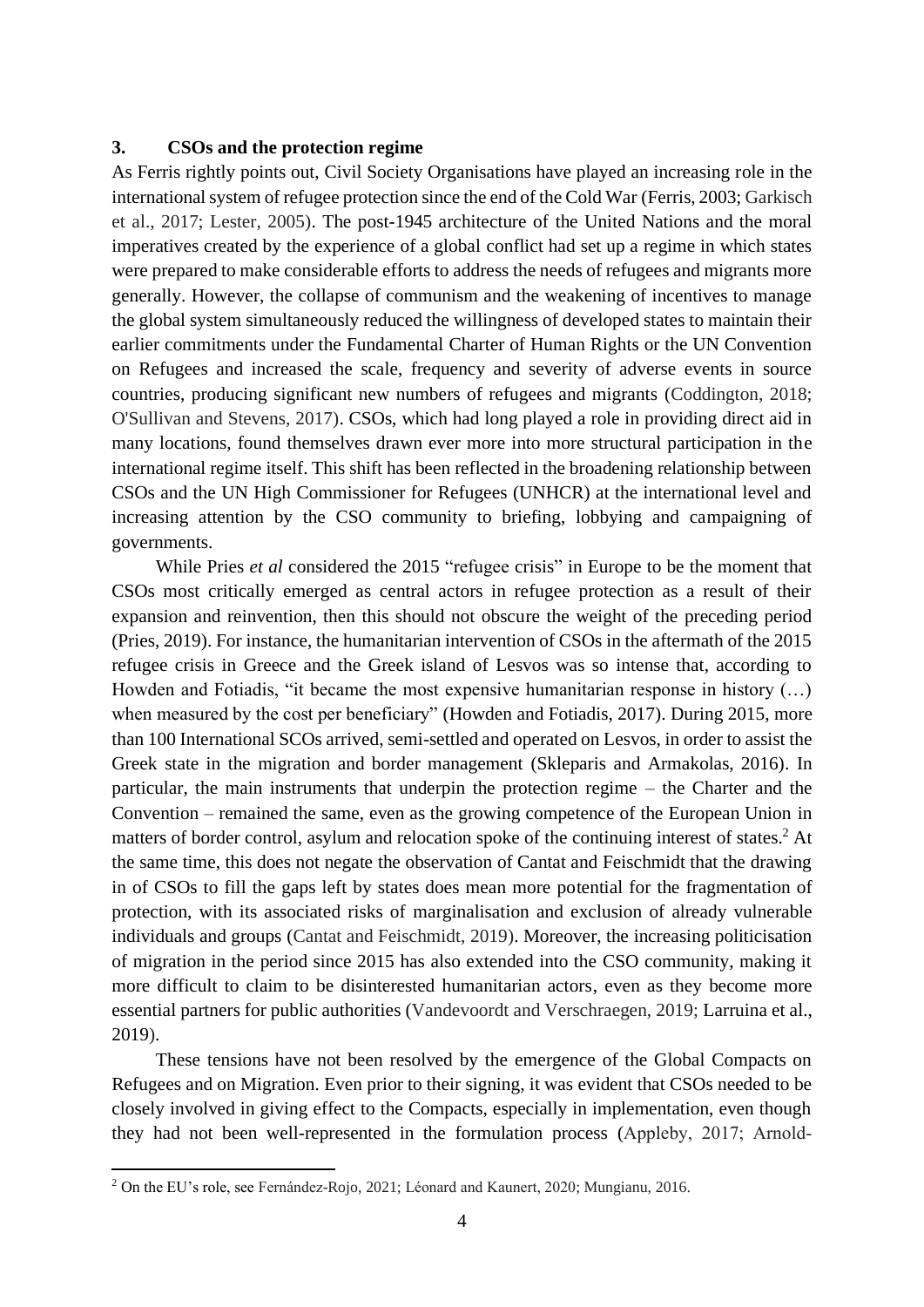Fernández, 2019). The subsequent experience has broadly confirmed this position, as states continue to pursue national strategies that either intentionally or unintentionally fail to realise the potential of collaboration with CSOs (Kinchin, 2021; Wurtz and Wilkinson, 2020; Domicelj and Gottardo, 2019). In an era when language about responsibility- and burdensharing is central to debate on international protection, whether in the Compacts or the EU's 2020 New Pact on Migration and Asylum, the need to have a better appreciation of the irreplaceable work of CSOs has never been greater. Existing literature on CSOs of the kind that has been presented in this section has tended to focus primarily on events such as the 2015 crisis or thematic questions such as their potential or actual involvement in the Global Compacts. By contrast, this present report and the wider package of work by PROTECT on CSOs provides a novel perspective of understanding their cross-national organisation and activity on the basis of underlying motivations and interests, rather than starting from exogenous factors. Through the cases presented here, we start to demonstrate the importance of CSOs as embodiments of popular interests, as much as substantial contributors to international protection.

# **4. Conceptual framework**

The analysis in this report is based on the theoretical framework outlined above, but what does this mean in more practical terms? At its broadest level, it means starting from attitudes and understandings before looking at actions. This comes the combination of the cleavages in conceptualisation of the need or obligation to provide protection to others and the high flexibility of organisational forms that CSOs can take. In contrast to state bodies, CSOs' form follows their function much more immediately and closely, absent the constitutional and institutional obligations that they former work within.

While this may seem to be self-evident, it is useful to note that this is not solely a matter of remarking that CSOs do what they want (within their resource base), but perhaps more importantly that they can chose how they see the world around them. There are no fixed definitions of social issues and problems, only those frames that individuals and groups chose to create. As such, even if we can differentiate basic attitudes towards protection on the fourway division already discussed, there is no obligation for anyone or any organisation to define itself in exactly those terms. Again, while this is an issue for all research, it is perhaps more pressing a matter when looking at CSOs, given that they are literally expressions of emergent understandings within civil society and so exhibit whatever particular worldview that underpins that.

The consequence of this is that the starting point for any analysis of CSOs has to be an understanding of their **worldview**. The wider PROTECT survey from which these cases are drawn has highlighted a key difference in self-conceptualisations between those CSOs that see their remit as working specifically on refugee and migrant-related issues and those that instead have an objective to work on some issue that applies in some way to refugees and migrants, but not exclusively or necessarily completely. Central in the latter group are bodies that understand themselves as humanitarian actors, either in the wider sense of the term or more narrowly concentrated on one aspect, such as healthcare, education or protection of at-risk sections of society (e.g. the young, religious minorities or LGBT individuals). No CSO seeks to provide all things to all people, so the boundaries of remits and of definitions is consequential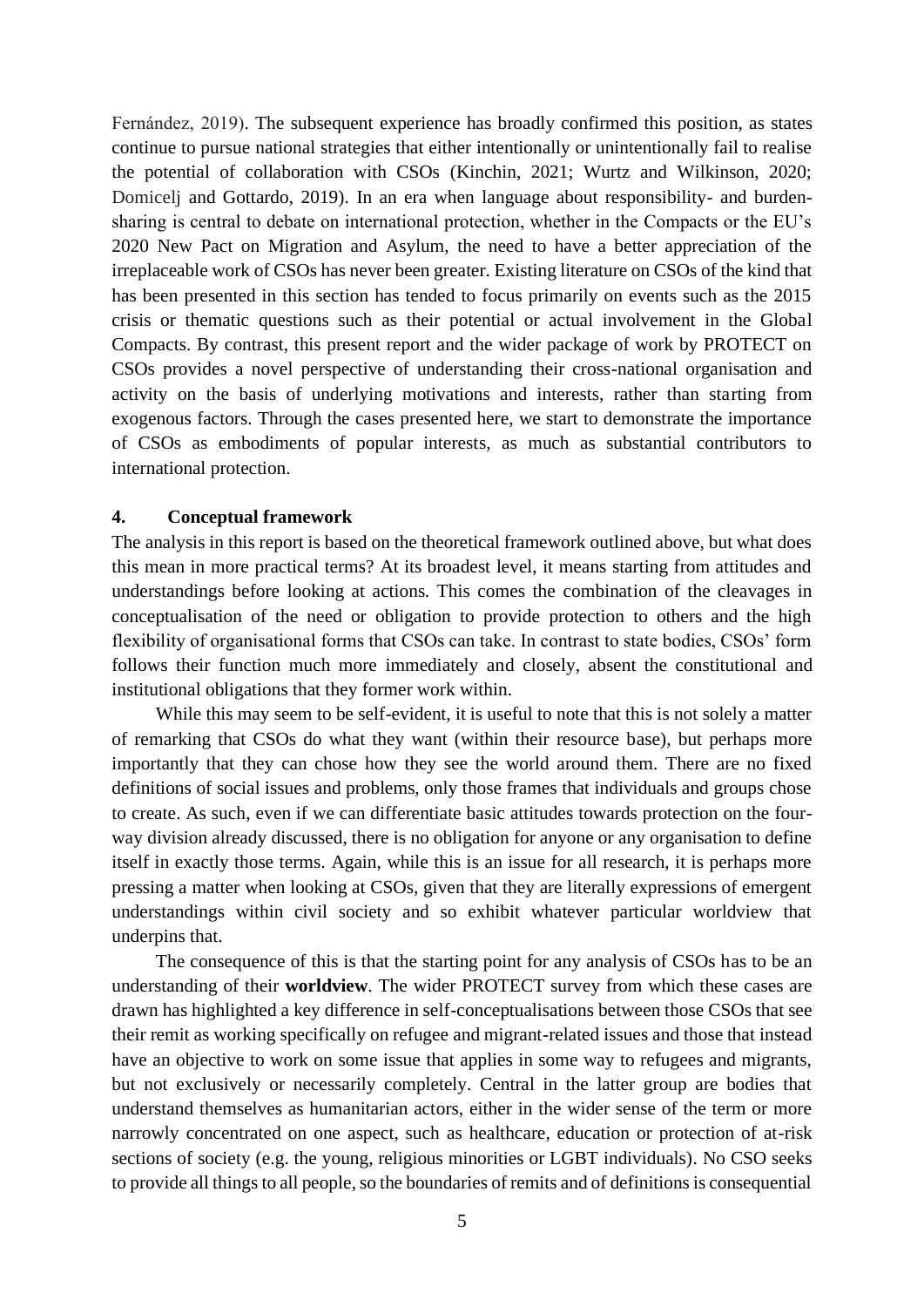and it is important to keep in mind when we consider the range of CSOs that might potentially seek to act on, or for, refugees and migrants in relation to protection.

With this starting point in mind, it is possible to return to the **cleavage framework** to place the group within it. The framework provides a language to describe groups, based on their presentation and their actions, that can be translated out to the more general social and political context that CSOs operate in. This classification operates at two distinct levels. Firstly, there is the underlying understanding of protection that provides a relatively stable for attributing a group to one of the four types: the question of protection is bound up with the more foundational understanding of one's obligations to others, where a difference of opinion is not readily reconcilable, especially in a body that emerges organically from individuals finding common cause. However, if that basic understanding is relatively easy to identify, then there is a more problematic layer of discourse, where CSOs may seek to adapt frames of language that speak to those who have a different position within the cleavage structure. In our six cases, each is essentially a globalist or regionalist group at the underlying level, but examples of more nation-statist language can be found in several places, echoing and working with shape of the local debate about refugees and migration. At a time when political debate on these subjects has become more contentious and fractious, the scope for CSOs to present their views and priorities with a degree of flexibility is of growing material consequence.

From the starting point of attitudes and understandings, it is possible to shift our attention to the **activities** of CSOs: groups exist not only because they identify an issue or problem, but also because they identify something that can be done in relation to it. This 'something' falls into two distinct parts: actions *on* refugees and migrants, and actions *about* them.

One consequence of the cleavage approach is that preferences will shape activity in particular ways. In the most general terms, globalist and regionalist CSOs will be much more likely to undertake work directly with migrants and refugees than nativists. Globalists and regionalists will have a particular focus on helping those in vulnerable positions, in line with their moral or legal obligations (respectively) towards refugees and migrants: the strength of such obligations will be relatively unaffected by events such as Covid. On the other side, nation-statist groups will be somewhat differentiated from nativists, given the non-exclusive notion of community that the former hold, with its attendant sense of charity. These theoretical anticipations are backed up with the initial findings of the wider survey underpinning this report, with no cases of nativist groups working directly with refugees or migrants.

Work for refugees and migrants can take many different forms. These range from the provision of essentials – rescue operations, food, shelter, healthcare and direct financial support – through activities that can improve the quality of life (e.g. family reunion, education, childcare, training or integration into host communities) into managing practicalities such as securing asylum or accessing welfare systems. The precise combination and extent of work in any of these areas clearly relates back to the initial conceptualisation that the group has of itself and its mission: some are very narrow and focused, while others try to cover a wide range of elements as part of a holistic appreciation of the continuing and changing needs of a refugee or migrant through the course of their relocation.

As much as work about refugees and migrants can also be varied, this might be expected to reflect more endogenous factors. Such work can be understood as trying to change the conditions within which refugees and migrants find themselves, the logical complement to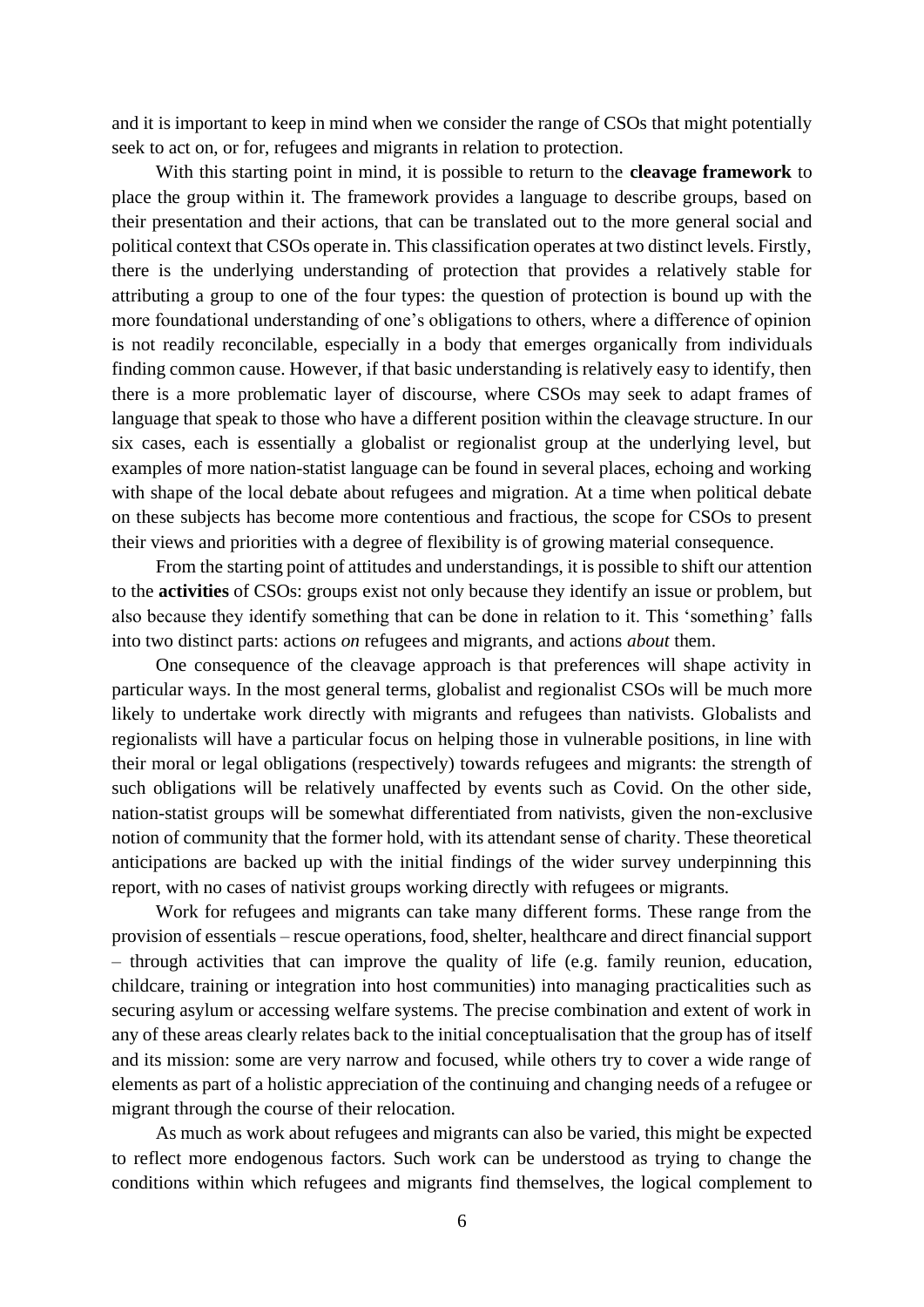working to change those individuals themselves. This can involve lobbying or legal actions to change public policy, briefings and training to shape public opinion and debate indirectly through key stakeholders such as the media or officials, or campaigns to target publics more directly. Each of these elements is dependent primarily on the situation that confronts the CSO as it is more a participant in a collective process than a (relatively) free agent to do as it will. Shifts in political preferences and priorities are likely to drive changes in CSO activity in this area, if only to protect its scope for maintaining its direct support activities.

The final area that this report explores is the relationship between CSOs and the emerging context of the two **Global Compacts**, on migration and on refugees. The Compacts represent a potentially important stage in the development of a new international consensus around these issues, with scope to produce significant effects on the ground. However, a key concern of PROTECT's work has been to explore whether this potential has been realised at all: notwithstanding the significant disruption by the Covid pandemic to much provision since 2020, there are many signs that systemic engagement remains lacking. Studying CSOs offers an opportunity to understand this issue better, given their specialised nature and their operations on the ground with precisely those whose interests the Compacts seek to address. With this in mind, our survey and these cases try to understand the level of engagement with such organisations, both in the phase of formulating the Compacts and in its subsequent implementation, where they might be well-placed to comment on the degree to which they have reshaped national contexts and policies. As a global-level initiative, the operation of the Compacts – as seen by CSOs – can also tell us something useful about the connection of topdown and bottom-up elements in the field of international protection: to what extent do abstracted commitments between states translate into the lived experience of migrants and refugees?

Taken together, these elements provide a grounded framework for analysing CSOs in a way to that improves our understanding of how they connect into the general realm of international protection, while also allowing us to make more comparative observations about why they exist and how they chose to act on the world around them.

# **5. Case studies**

This report draws on a cross-national survey of Civil Societies Organisations being conducted by PROTECT. That survey will provide a more systematic analysis of the range of CSO activity across a number of European states and at the international level and will report during 2022-3: this current analysis offers a more limited and immediate insight into the approach and activity of some CSOs typical of that wider community: each was selected from the wider survey, combining survey responses with additional research by the authors. The six cases presented here in order of decreasing size cover a mixture of the key elements that shape CSO work in the realm of international protection.

# **5.1 Selection criteria**

The highly flexible nature of CSOs makes any selection difficult, but it is still possible to identify a number of key dimensions that need to be covered. Firstly, the intrinsic movement of people as refugees and/or migrants from one place to another means that it is useful to consider the differences in their situation while under way and when they reach a place of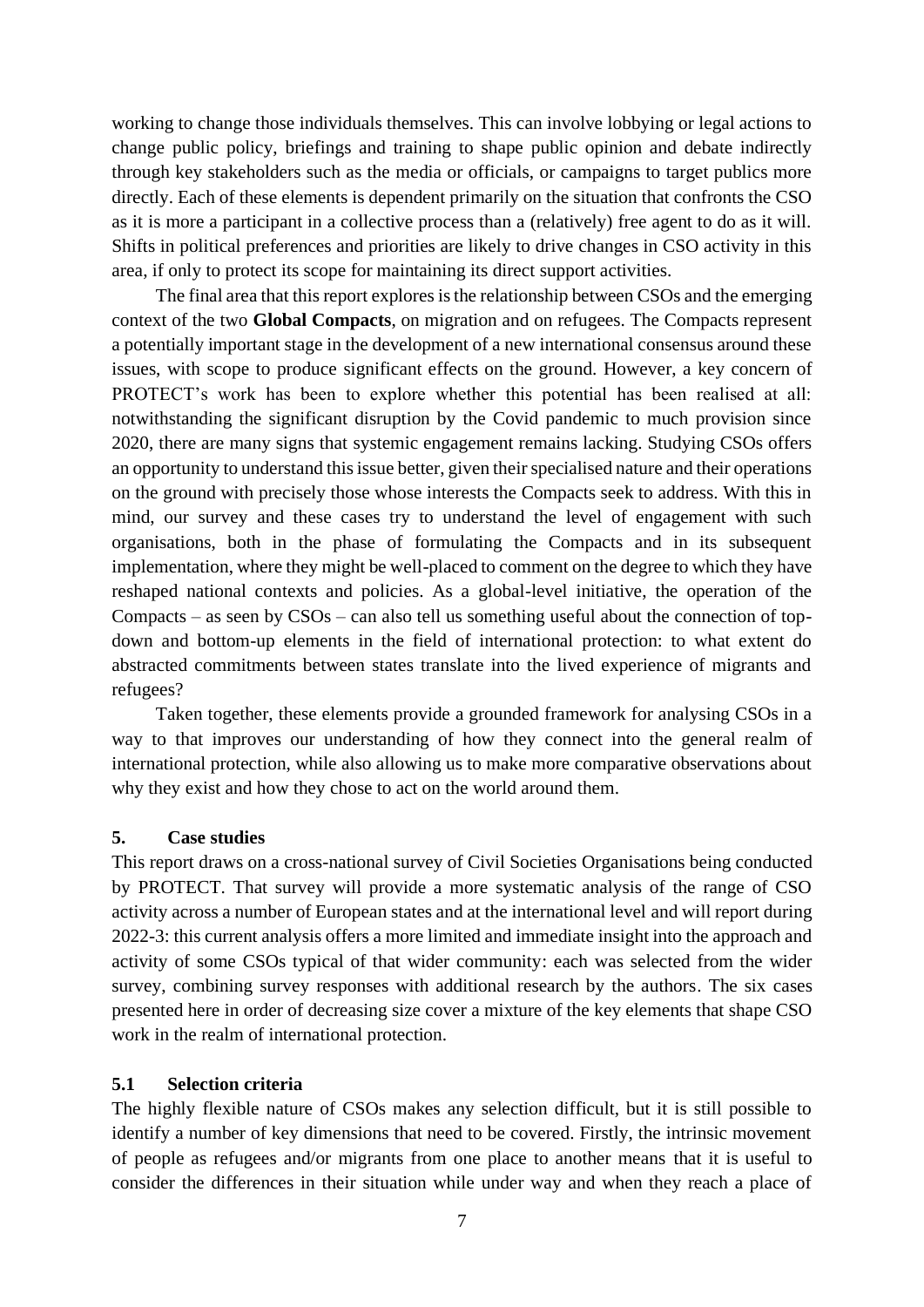destination. With this in mind, we draw our cases from Greece, Italy and the UK, since these present three different mixes of transit and reception: Greece is primarily a transit state, albeit with a growing element of reception, a transit that Italy has been rather more advance on, while the UK remains principally a reception state that has had to acknowledge the growing important of transit issues in recent years.

Secondly, CSOs vary greatly in scale of their operation, so it is useful to compare a range of groups from some of the largest to much smaller ones, in order to explore the extent to which this affects activities. While more substantial organisations might be able to conduct a wider or deeper range of activities, that also comes with greater institutional demands, in terms of personnel and resourcing, which in turn carries implications for secure streams of funding. Indeed, our selection aims to highlight the diverse ways in which CSOs cope with balancing these demands.

Finally, our selection captures one of the key distinctions from our wider survey, namely the differences between those CSOs that frame their work as being in service of all those in need – of which refugees and migrants are a part – and those that see themselves as working more exactly on refugee- or migration-related activity. While all our cases can be understood as being globalist in their attitudes towards refugees and migrants, seeing them as in need of protection on humanitarian and moral grounds, the conceptualisation of who is the targeted population differs. By bringing together these cases, we highlight the impact this has on the way in which the different groups work.

# **5.2 Case 1: British Red Cross (UK)**

The British Red Cross is one of the longest-standing and largest humanitarian organisations in the UK, part of the International Red Cross and Red Crescent Foundation. Founded in 1870, it currently employs approximately 4,000 staff – of whom 170 work on international services in the UK and overseas - supported by a further 14,000 volunteers, forming roughly 1% of the IRCRCF's global network of 14 million volunteers.

Annual [income](https://www.redcross.org.uk/-/media/british-red-cross-trustees-report-and-accounts-2020.pdf) is about £300m ( $6350m$ ) per year, from a diverse set of sources: some 40% from donations, 30% from grants (much from the UK's Department for International Development), 15% from contracted work and the rest from other sources. Of the £246m ( $\epsilon$ 288m) expenditure in 2020, 7% went to refugee support and migration work, 18% to crisis response and 46% to international projects.

# *Refugee/migrant policy within the British Red Cross' overall work*

As with other National Societies of the IRCRCF, the British Red Cross follows the seven fundamental [principles](https://www.redcross.org.uk/about-us/what-we-stand-for) that shape its work as a humanitarian body. Consequently, its priority is the alleviation of human suffering in all forms, which results in a broad portfolio of work. Direct interventions and support are focused within the UK, targeting vulnerable groups of all kinds, while the substantial funding for international projects is directed at supporting sister bodies in third countries. Work with refugees forms a significant part of the organisation's activities.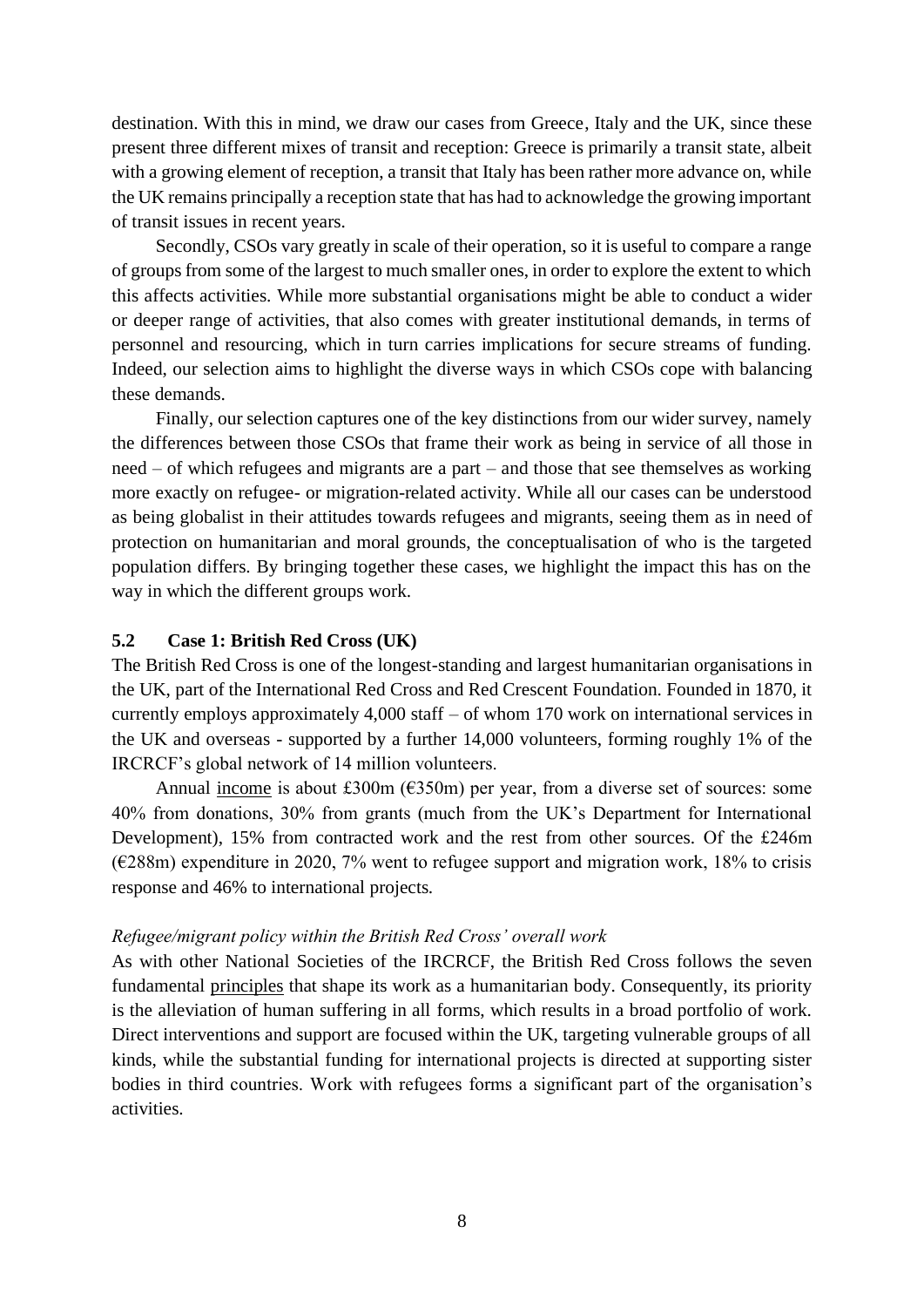#### *Attitudes towards refugees/migrants*

The British Red Cross is a classic example of a [globalist](https://protectproject.w.uib.no/files/2021/06/D1.1-0verall-theoretical-perspective_website.pdf) organisation. The central ethos is one of humanity, seeking to address and lessen human suffering in all forms and in all places. This is further strengthened by the IRCRCF's principles of neutrality and independence, which have developed from its historic origins as a provider of relief to all those wounded in conflicts. The corollaries of these principles can be seen in the international federative structure of the IRCRCF and the high level of cross-support between national societies. The framing of migrant-focused work is therefore as helping vulnerable people to meet their basic needs and protect their fundamental rights, rather than as a function of migration- or refugee-specific obligations (see Focus Area 2 of the British Red Cross' [International Strategy\)](https://www.redcross.org.uk/-/media/documents/about-us/international/british-red-cross-international-strategy-2019-2024.pdf).

One particular aspect to note here is the IRCRCF principle of unity, which requires that there is only one national society per country. This limits on-the-ground activity by British Red Cross (most international services staff are based in the UK, and most of the rest work with the IRCRCF itself) and makes financial support the key overseas tool. However, the principle also requires National Societies to work in an open manner and across their entire territory, thereby keeping a set of mutual obligations in place to minimise differential treatment in different locations. The British Red Cross places the seven principles in a very central place in its presentation and activity, [arguing](https://www.redcross.org.uk/about-us/what-we-stand-for) "they still guide us through adversity. They still command respect."

#### *Field-based work*

The British Red Cross is the largest independent provider of [refugee support](https://www.redcross.org.uk/get-help/get-help-as-a-refugee) in the UK, with centres in 58 locations providing food, accommodation support, guidance on accessing public services, healthcare and emotional support, notably survivors of trafficking. In 2020, nearly 30,000 migrants were supported through these services, including securing accommodation for 4,400 individuals. In all cases, priority has been given to addressing basic needs and "help[ing] people forced from their homes to build new lives by protecting them at every stage in their journey, and supporting those who seek safety in the UK" [\(Annual Report 2020\)](https://www.redcross.org.uk/about-us/how-we-are-run/our-finances/annual-reports-and-accounts).

Aside from immediate support services, the British Red Cross is also much involved in family reunion work, mostly bringing women and children to join husbands and fathers with refugee status or humanitarian protection in the UK: this work, coordinated with other national societies and the International Organisation for Migration, has resulted in 10,000 reunions in the past decade.

Funding to other National Societies is centred around disaster management, coupled to work on addressing more systemic aspects, including chronic hunger and protracted conflict. Migration and displacement is one of the six areas of focus in the British Red Cross' [International Strategy,](https://www.redcross.org.uk/-/media/documents/about-us/international/british-red-cross-international-strategy-2019-2024.pdf) with work to improve consistency of Red Cross provision along major migration routes in Europe and Africa, more support for irregular migrants and forcibly displaced people and improved links to help with anti-trafficking and family reunion.

#### *Policy-based work*

Given the particular nature of the Red Cross, advocacy activities have operated within a relatively confined framework, in order to not disrupt the ability to pursue core objectives. However, the British Red Cross has engaged in lobbying activities, notably over reform of UK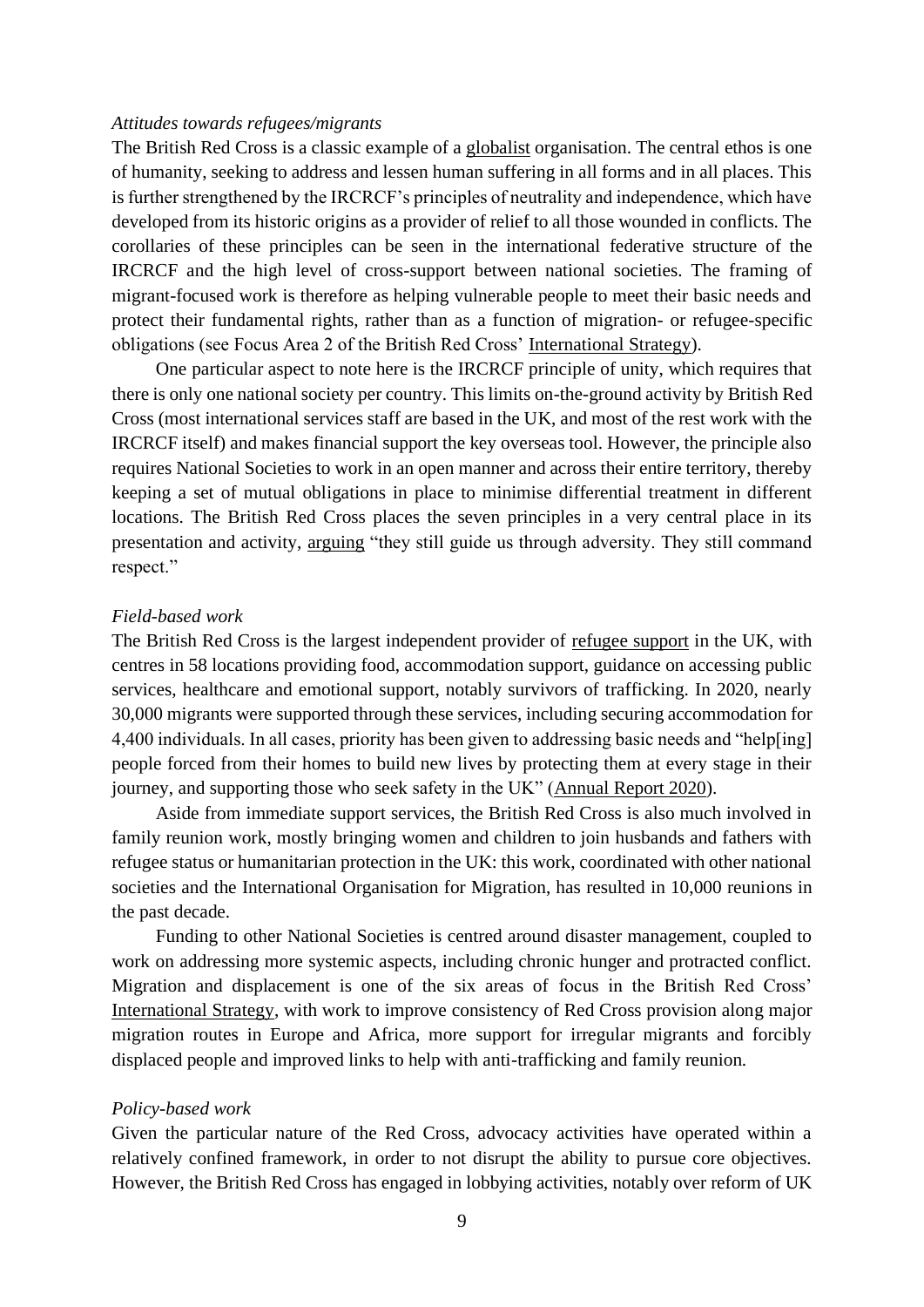asylum policy. This has been done both under its own [briefings](https://www.redcross.org.uk/stories/migration-and-displacement/refugees-and-asylum-seekers/why-changes-to-the-asylum-system-would-be-a-dangerous-step-backwards) and campaigns and via work with the [Together With Refugees](https://togetherwithrefugees.org.uk/) coalition with other UK bodies. Senior staff from the British Red Cross have also engaged with media on issues such as the growth of [cross-Channel migrant](https://www.theguardian.com/world/2021/nov/12/about-1000-people-reach-uk-in-single-day-across-channel-in-small-boats)  [movements](https://www.theguardian.com/world/2021/nov/12/about-1000-people-reach-uk-in-single-day-across-channel-in-small-boats) in 2021, both to advance their advocacy of humanitarian action and the connection to government policy.

The organisation is also very active on social media, sharing information with the general public about their work and building support for particular campaigns. It is one of the first major UK charities to move into new platforms such as [TikTok,](https://www.thirdsector.co.uk/trending-british-red-cross-won-tiktok/communications/article/1731802) reaching new and younger demographics than Facebook or Twitter.

#### *Relationship with Global Compacts*

The IRCRCF was closely involved in the process of formulating both the Global Compact on for Safe, Orderly and Regular Migration (GCM) and the Global Compact on Refugees (GCR), [stressing](https://www.icrc.org/sites/default/files/document_new/file_list/movement_messages_gcm_final.pdf) the importance of obligations under international law, the centrality of humanitarian protection and the need for equitable [responsibility sharing.](https://www.unhcr.org/uk/events/conferences/5a43777513/ifrc-policy-brief-global-compact-refugees.html) Both the IRCRCF and the British Red Cross issued positive statements on the conclusion of these Compacts, but also began to work on efforts to ensure effective implementation.

In 2020 the British Red Cross produced an extensive [report](https://www.redcross.org.uk/-/media/documents/about-us/what-we-do/policy-into-practice-global-compact-migration.pdf) summarising roundtable discussions with international and national organisations, governments, academics and migrants about how best to ensure implementation of the GCM. Among the recommendations was a need to take a 'whole of government' and a 'whole of society' approach, to maximise the chances of the GCM's provisions being enacted and enforced. Increased participation of migrants was also seen as a priority, in a more supportive environment where detention was exceptional and proper access to welfare and other public services was ensured. While the COVID pandemic has shifted attention subsequently, the British Red Cross have continued to push these elements in their advocacy. As a result, there is no call at present for reform of the Compacts.

#### *Evaluation*

As one of the largest organisations working on refugee- and migration-related work in the UK, and as the national arm of a key international body, the British Red Cross has had to tread a careful path. On the one hand, the commitment to alleviating human suffering in all forms compels it to act in support of individuals whatever their background or life history; on the other, the increasing politicisation of immigration in British politics since the turn of the millennium makes it hard to avoid clashes with government. However, it is perhaps because of the special mission of the Red Cross that is has been shielded from the kind of criticism directed at other charities or NGOs in this field: its most visible fieldwork in the UK is directly to nonmigrant groups, even as most of its expenditure goes to support work overseas.

This reflects the clear alignment of values and work: the clarity of the seven principles is repeatedly echoed throughout reports and policy documents and gives a strong steer to all activities. For refugees and migrants of all kinds, this has meant a reliable source of support for a wide range of needs: this includes both support that other organisations might provide, but also more specialist services such as the family reunification work with the IOM. That such work was maintained through 2020-1 and the worst of the Covid pandemic is a reflection of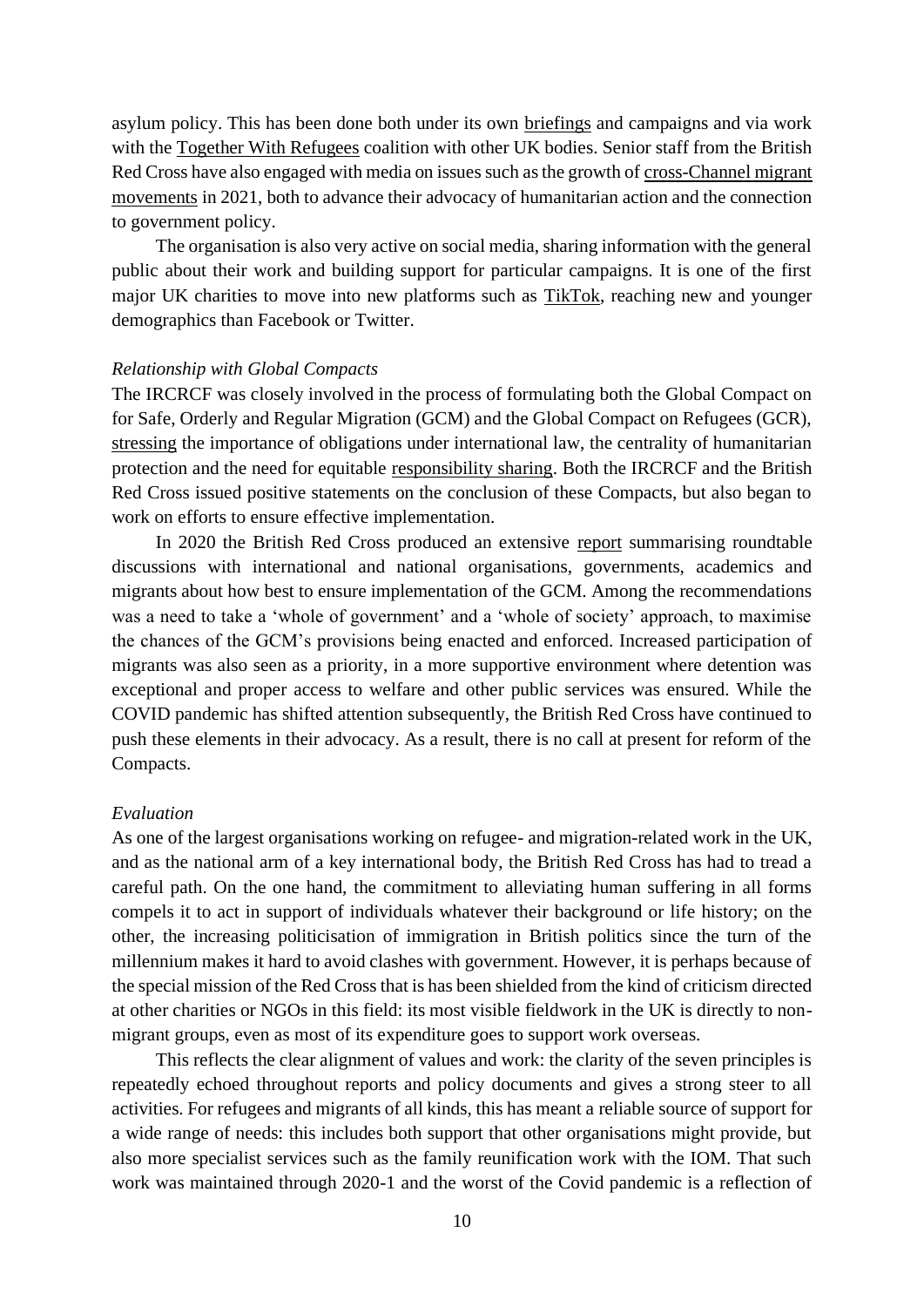the level of commitment (and resource) that the British Red Cross provides, as part of a global system that aims to be able to intervene at all stages of a migrants' journey.

# **5.3 Case 2: Emergency (Italy)**

Emergency was founded in Milan, Italy**,** in 1994 by Gino Strada. It is an officially recognized NGO, registered at United Nations ECOSOC and partner of EU Civil Protection & Humanitarian Aid **(**ECHO). The main headquarter is based in Milan, but branches are in the US, UK, Belgium, Switzerland, Austria, Japan. It is focused on the provision of medical services and social development projects, not only in war-torn areas, but also in high poverty regions.

Since 1994, Emergency has operated in 19 countries and treated over 11 million people. Other than in Italy, Emergency is currently deployed in Afghanistan, Iraq, Central African Republic, Sierra Leone, Sudan. Uganda.

Its [budget](https://en.emergency.it/balance-sheet/) is mainly composed of private donations and fundraising, but it is also sustained by the Italian public authorities, UN and EU.

#### *Refugee/migrant policy within Emergency's overall work*

Emergency's work is mainly based on the idea that medical treatment is a fundamental human right and must be available to everyone. It must be completely free of charge and of excellent quality. They assist victims of war, poverty, and landmines, build hospitals and train local staff.

In respect to migrants and refugees, Emergency has worked on post-rescue assistance in the Mediterranean Sea, providing teams of doctors, nurses and cultural mediators as part of is in the sea rescue mission organised by Proactiva Open Arms. The organization has also delivered assistance to migrants in Sicily, particularly in the ports of Pozzallo and Augusta, offering primary care to migrants upon their arrival.

# *Attitudes towards refugees/migrants*

Emergency is a [globalist](https://protectproject.w.uib.no/files/2021/06/D1.1-0verall-theoretical-perspective_website.pdf) organization, inspired by a culture of peace, solidarity and respect for human rights. All activities are grounded of the conception of healthcare, as a fundamental human right, driven by equality, quality and social responsibility. Although cooperation with international organizations is not refused in principle, Emergency prefers to deal with voluntary support and fundraising, since their approach to the total abolition of war has been struggling with states' performances in some case ('We deal with war every day; we see its consequences, we treat its victims, we talk about its horrors. But our goal is to abolish it').

Emergency offers completely free-of-charge medical and surgical care. This means that treatment tis guaranteed to anyone in need of assistance, with no discrimination on the basis of political, ideological or religious beliefs. In Afghanistan, for example, Emergency has established several hospitals, open to anyone, including Taliban.

#### *Field-based work*

In respect to migrants and refugees, Emergency has focused on two main activities: post-rescue assistance in the Mediterranean Sea, and assistance to disembarked people in Sicily.

During summer 2019 and early 2020, Emergency has been involved in SAR missions in the central Mediterranean, in collaboration with other organizations, in particular with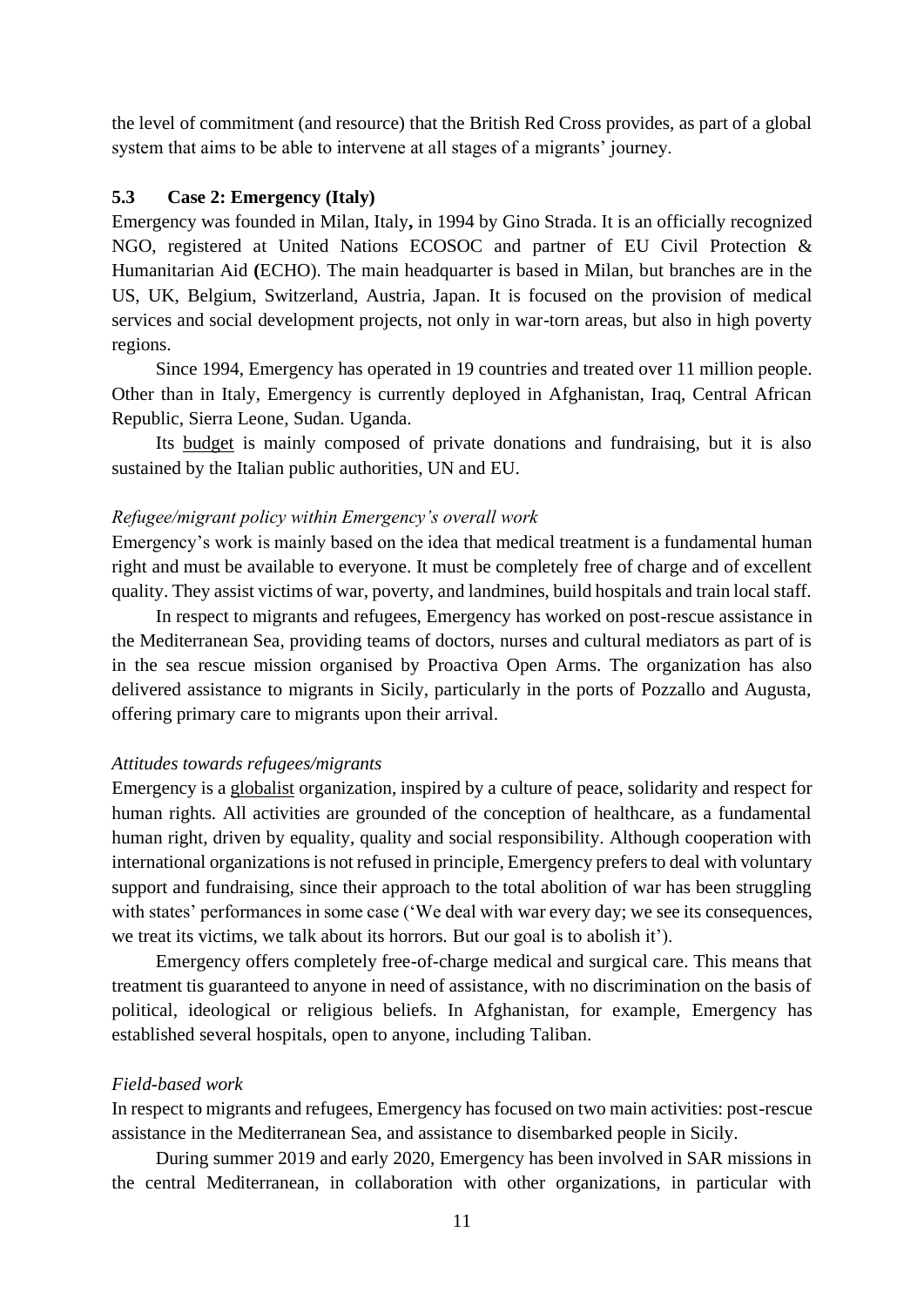*Proactiva Open Arms*, providing medical assistance to migrants on board. In August 2019, they have been involved in the 'Mission 65', when 107 people were rescued from the sea and kept on board Open Arms off the coast of Lampedusa for more than 20 days. The ship follows medical protocols informed by the infection prevention procedures that Emergency has been using in its projects around the world, including measures to manage flows of people, and swab tests.

In Sicily, Emergency has started a project of assistance to migrants arriving to Italy from Libya. Between 2013 and 2018, they have assisted 18,365 people, offering 38,030 consultations**.** 

In 2015, the organization has started working in different Sicilian ports, including Augusta and Pozzallo*,* offering primary care to migrants upon their arrival. To respond to their specific needs, in 2016 a new project started, focused on providing primary psychological assistance, to more vulnerable patients, such as unaccompanied minors.

Together with healthcare staff, doctors and nurses – psychologists-psychotherapists and cultural mediators also worked in our teams, in order to better evaluate the healthcare needs of migrants as they arrive and inform them of the administrative and legal steps they must undertake.

Emergency staff has also worked in various at **c**entres for unaccompanied minors, like First Reception Centres and CAS (Extraordinary Reception Centres) "Frasca" in Rosolini and "Mondo Nuovo" in Noto, in the province of Syracuse.

#### *Policy-based work*

Their approach is defined as follows:

*"it is our duty not to look the other way: that is why we are asking, once again, for legal and safe channels of access. And until Europe responds, we will be with those who save, with those who welcome, with those who do not turn away. We believe that human life is an absolute value and we do not want to helplessly watch a massacre that is repeated every year."*

Emergency has been extremely active in the advocacy, trying to increase public awareness on major conflicts, humanitarian emergencies and global diseases. In 2016, an office in Brussels has been opened to interact with EU institutions. They have a very informative [blog,](https://en.emergency.it/blog/) in which field experiences are described. They also share books and documentaries on [the culture of](https://en.emergency.it/culture-of-peace/abolishing-war-is-urgently-needed/)  [peace](https://en.emergency.it/culture-of-peace/abolishing-war-is-urgently-needed/) and in support of the abolition of war campaign.

The organization has also been very active on almost social media, sharing pictures, videos, reports and data, particularly as for rescue operations in Central Mediterranean.

#### *Relationship with Global Compacts*

In 2017, Emergency has joined the European Development Days, and has promoted a specific workshop on the topic of Vulnerability in the migration processes: a health perspective', involving several other NGOs and EU bodies' representatives.

In most recent years, Emergency has been very active in Geneva and New York, at the UN preliminary meetings which then brought to the Global Compact. The organization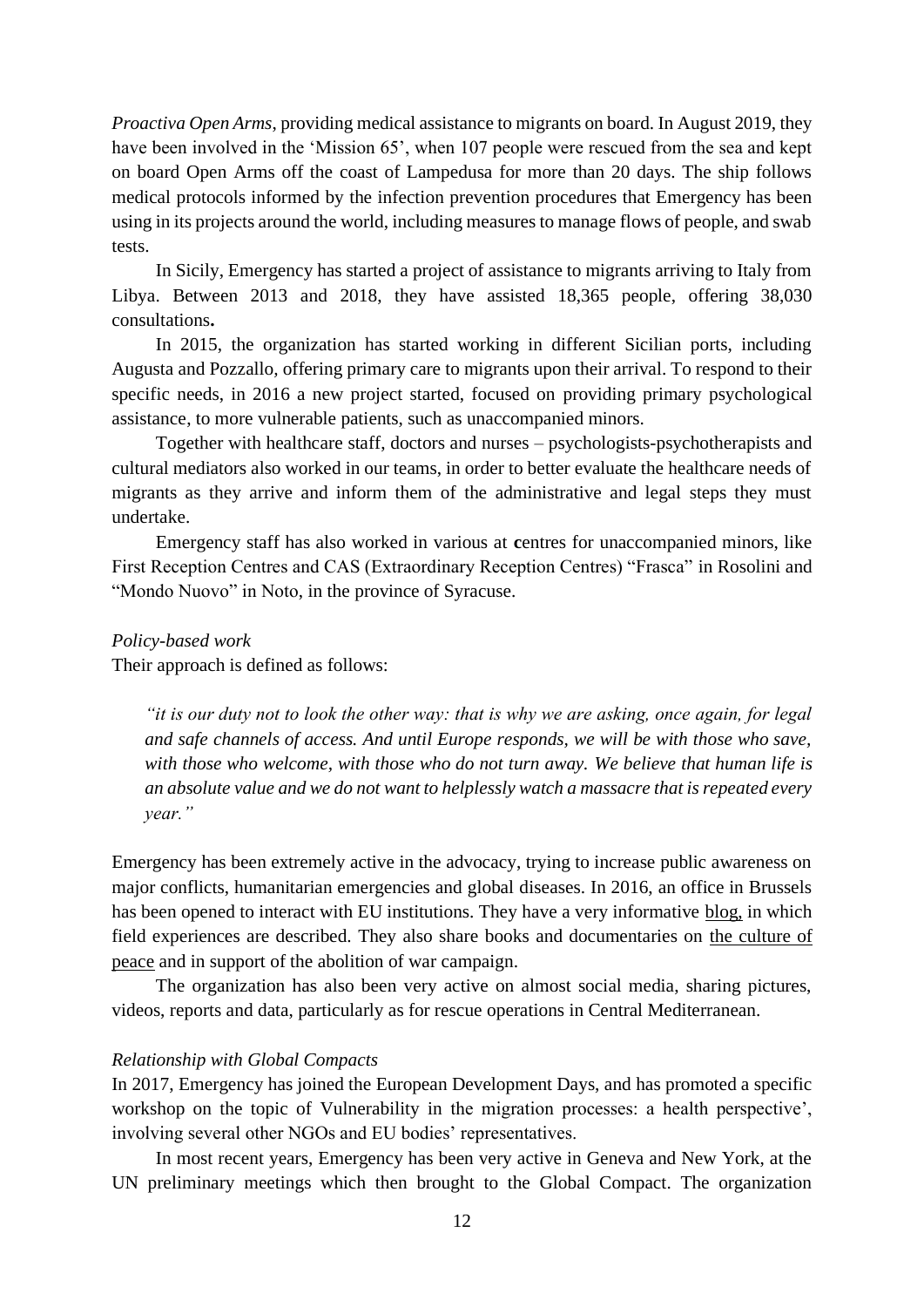continues to stress the need to guarantee health care to every human being as a human right and has pushed its advocacy efforts in that sense.

# *Evaluation*

Emergency is one of the most important Italian humanitarian NGO and one which has built its integrity and reputation on field. This has contributed to make it totally trustworthy in the public opinion as well as among political institutions and parties. The founder, Gino Strada, who has recently passed away, has always been considered as a very eminent and reliable humanitarian supporter.

However, due to high politicization of the campaigns and activities, carried out in several regions of the world, Emergency has also been exposed to criticism, particularly when it comes to SAR operations in the Central Mediterranean. In any case. the organization has always been coherent with its principles and approaches.

# **5.4 Case 3: CESVI (Italy)**

CESVI is an independent NGO, founded in Bergamo Italy in 1985. It operates worldwide, grounded on the ideals of social justice and respect of human rights. It mainly provides humanitarian aid to vulnerable populations in condition of poverty or struck by war, natural calamities and environmental disasters. Its core values are the ethical principles of legality, correctness, independence-neutrality and social responsibility.

CESVI is very active in Italy but also deployed in Latin America, Africa, Middle East, Southeast Asia. The organization has contributed to manage several humanitarian emergencies, including the tsunami in south east Asia (2004), the earthquakes in Peru (2007) and Pakistan (2008), the earthquake in Haiti (2010), the flooding in Pakistan (2010 – 2011), the earthquake in Emilia Romagna, Italy (2012), the typhoon in the Philippines (2013), the earthquake in Nepal (2015), the earthquake in Central Italy (2016), the passage of Hurricane Matthew in Haiti (2016).

The [budget](https://www.cesvi.eu/wp-content/uploads/2021/07/Annual_Report_2020_ENG.pdf) is a combination of public funds from institutional donors, including UN agencies (UNICEF, UNHCR, WFP, FAO, UNOCHA), European institutions (ECHO) the Italian public authorities, and private donations and fundraising.

# *Refugee/migrant policy within CESVI's overall work*

CESVI's visions is based on the need to take care of wellbeing of vulnerable people. Therefore, main projects have focused on unaccompanied foreign minors, aiming at providing widespread reception and integration support**.** In accordance with [Italian law,](https://www.cesvi.org/notizie/msna-la-riforma-del-sistema-accoglienza-legge/) CESVI has worked on the spread the positive experience of "tutoring" by voluntary families. The staff believes that "interaction" is more suitable than integration and is the result of the promotion of citizenship, as a combination of job and training.

CESVI has promoted an innovative experience of solidarity and civic engagement**,**  supporting the project **"**[A guardian for every minor"](https://www.cesvi.org/notizie/diventa-un-tutore-accogliente/), carried out by the partner association [AccoglieRete carries](http://www.accoglierete.org/it/) in Syracuse.

In Bergamo, the ["SOSteniamoci"](http://www.vita.it/it/article/2016/12/05/con-sosteniamoci-saranno-formati-25-minori-non-accompagnati/141862/) project, supported by local authorities, has facilitated the integration of 25 unaccompanied foreign minors, through professional training courses and job placement in local companies. CESVI looks forward to expanding such initiatives and turn into practices in several other Italian regions.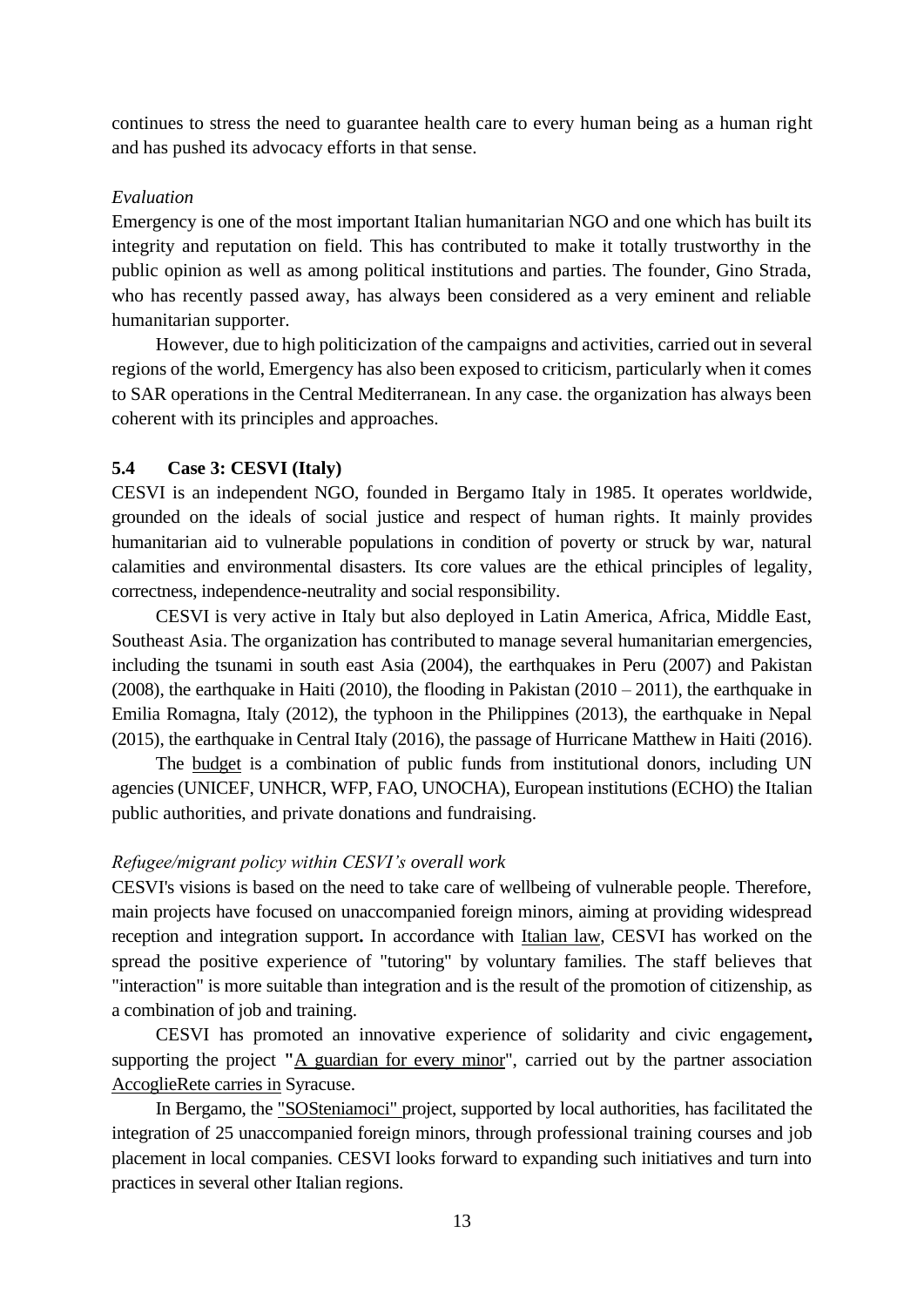# *Attitudes towards refugees/migrants*

CESVI can be defined as a [globalist](https://protectproject.w.uib.no/files/2021/06/D1.1-0verall-theoretical-perspective_website.pdf) organization, inspired by universal values and focused on human rights and human wellbeing and the need to assure protection.

Actively engaged in cooperation with Italian public authorities, the organization is strongly committed even to international cooperation, and is already a reference point for the UNHCR intervention programmes addressed to refugees and asylum seekers.

Since 2002 CESVI has been part of the European network Alliance 2015, composed of 8 NGOs from various countries, among the biggest in the humanitarian field.

#### *Field-based work*

CESVI has launched the first migrant hospitality and protection projects in 2011, in Italy, following the Arab Spring events and the crisis in Northern Africa's crisis. Such projects aimed at support integration or return to native countries.

Since 2012, CESVI has progressively reinforced its commitment to vulnerable individuals and those at risk of exclusion. In 2014, projects started to focus on the category of Unaccompanied Foreign Minors (UFM).

Since then, reception, integration and protection of UFM has been one of the main streams of CESVI's work on Italian territory. Two issues have been particularly taken into consideration for project implementation: the voluntary legal protection and the accompanying through majority age with support paths for social, economic and housing independence.

#### *Policy-based work*

CESVI is particularly active in the advocacy field. The website provides a rich list of [publications](https://www.cesvi.eu/what-we-do/publications/) and reports, addressed to institutions and individuals who want to know more about the key issues of our work. Reports usually provide a statistical and analytical overview on the migratory phenomenon but also suggest to institutions concrete proposals for action and policy recommendations.

In the reports, case studies from the field are also described as positive working models to be applied in similar contexts. CESVI believes in the innovation and experimentation of new practices, which have already been tested efficiently. The same experiences are also described in a [blog,](https://www.cesvi.eu/blog/) which has a more informative approach.

CESVI is finally very active on social media, where video, pictures and testimonials are employed.

#### *Relationship with Global Compacts*

Although CESVI has always been cooperative at national and international level, there is no direct involvement in the building up of Global Compacts.

The organization has indirectly been involved through participation to the Alliance, set up in 2000 in the context of the Millennium Objectives.

This campaign, carried out in the framework outlined in the Sustainable Development Objectives, addresses the general public and aims to combat world-wide poverty, cooperating in the poorer countries with development programs. It ultimately tends to promote awareness campaigns in Europe. CESVU is part of the Alliance, together with ACTED (France); Concern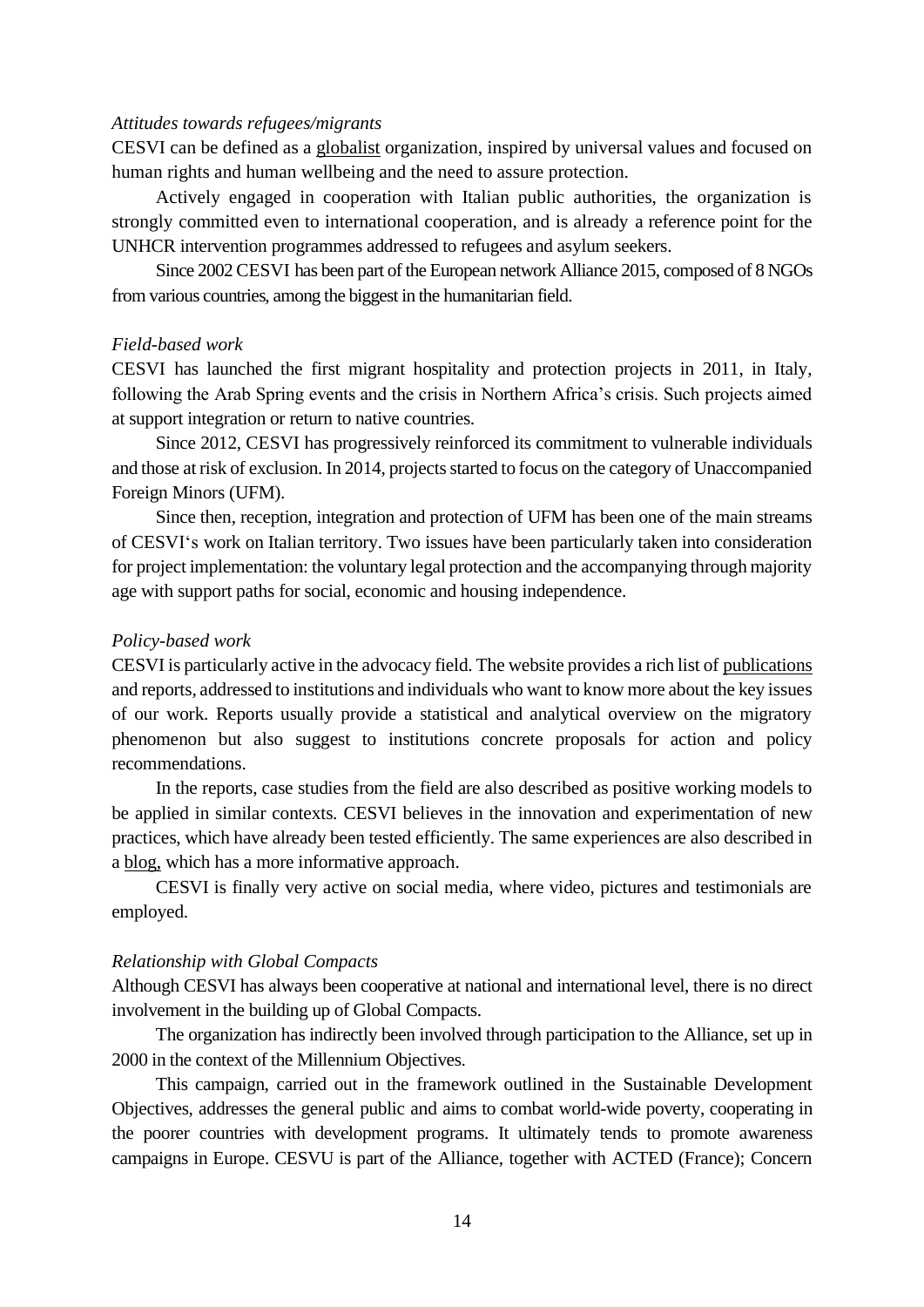Worldwide (Ireland); HELVETAS Swiss Intercooperation (Switzerland); Hivos (Holland); People in Need (Czech Republic); Welthungerhilfe (Germany).

Within the Alliance, the members organizations have tried to favor a common space for dialogue and exchange of best practice, other than to open more rooms for advocacy and public deliberation.

# *Evaluation*

CESVI represents an interesting example, among Italian humanitarian NGO. It has been created in a small environment and has exponentially grown, expanding its staff, the fields of intervention and, most importantly, its partnership at national and international level.

The organization has demonstrated to be very coherent with its principles and approaches over the years and has also developed a strong commitment to cooperation with various institutions, including EU bodies and UN agencies. Even in most sensitive policy fields, including migration issues, CESVI has never been exposed to criticisms, maintaining a neutral but substantially cooperative humanitarian profile.

# **5.5 Case 4: METAdrasi (Greece)**

METAdrasi – Action for Migration and Development is a non-profit, nongovernmental organisation that was founded in December of 2009, with the mission to provide quality services for the reception and integration of refugees, migrants, and unaccompanied minors in Greece. Its headquarters is in Athens but since 2010, it has a constant presence on the mainland as well as on the Eastern Aegean islands. It currently employs approximately 350 interpreters, trained and certified by METAdrasi, in 43 languages and dialects, and a total of 352 volunteers.

Annual [income](https://metadrasi.org/wp-content/uploads/2021/11/Annual-report-2020_EN.pdf) is about  $\epsilon$ 16.815.821 per year, from a diverse set of sources: some 41.2% from UNHCR, 1.06% from c0-funding from EU rogramms,21.68% from International organisations and Non-Governmental Organisations (e.g., IOM, UNICEF), 26,93% from EU funds, 2.02% from bilateral institutional funders and 7.28% from private funders. Of the €16.806.264 expenditure in 2020, 50.36% went to interpretation services (in asylum procedures, reception centres at the borders, hospitals, educational activities and the COVID-19 hotline), 8.59% in education and integration of refugees, 34.98% for protection activities focusing on unaccompanied minors, and 6.07% in legal aid, support to victims of torture and migration work.

#### *Refugee/migrant policy*

METAdrasi is guided by the principles of consistency, efficiency, transparency, and the flexibility to adjust to emerging needs. Its activities and intervention focus on the areas of interpretation to refugees and migrants, the protection of unaccompanied and separated children, the protection and support of other vulnerable groups and the provision of legal aid to asylum seekers, certification of victims of torture and deployment of humanitarian aid, educational programmes aiming at the education and integration of refugees and migrants.

#### *Attitudes towards refugees/migrants*

Despite the fact that METAdrasi like most of the Greek NGOs advocates the principles of humanitarianism it could be argued that it is mostly a regionalist NGO. It is one of the largest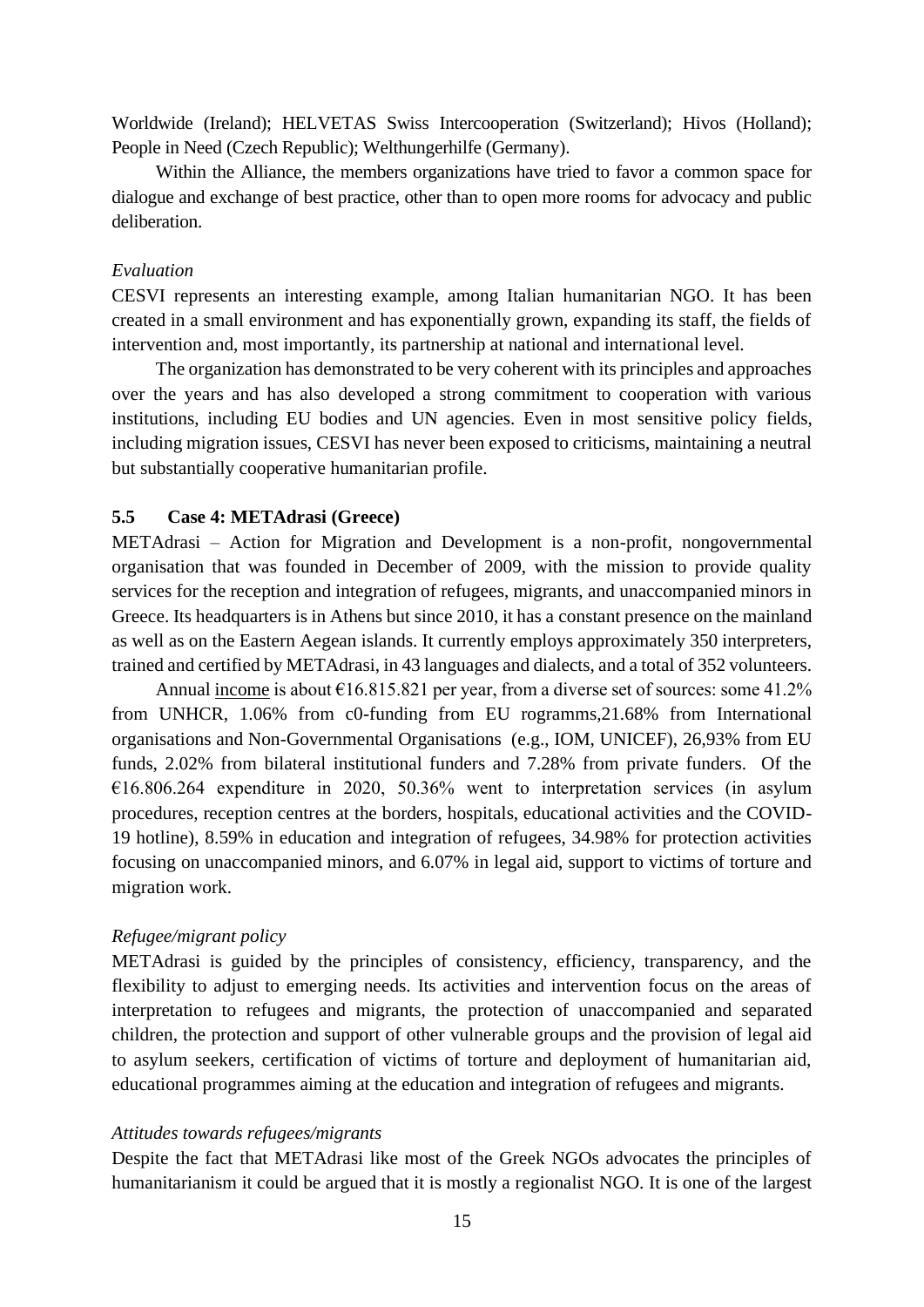NGOs focusing on refugee protection that operates only in Greece, in the Greek mainland, and the Greek islands. METAdrasi's work is focusing on helping those in vulnerable positions, in line with their moral or legal obligations (respectively) towards refugees and migrants. It advocates that not only the Greek state but also the EU are responsible for refugees' protection. In particular, it advances a distribution of refugees within the EU. For example, METAdrasi advocates for the processes surrounding migration management to be 'clearer and simpler, so as to provide for a constant effective and sustainable solidarity mechanism that guarantees the fair share of responsibility of Member States'. Also, METAdrasi argues that 'the forms of solidarity and incentives for relocation should be expanded and enhanced.'

METAdrasi adopts a region-centric pluralist approach in relation to migration governance as they collaborate with the EU, the Greek States and local authorities, as well as international organizations and other Civil society actors. In fact, in a [commentary](https://metadrasi.org/en/new-eu-pact-on-asylum-and-migration/) in respect to the New Pact on migration and asylum METAdrasi noted that, 'The role of the civil society should be given due weight and CSOs should have a formal role in the procedures'. In the same document METAdrasi highlighted that 'the role of NGOs, which possess expertise and knowledge in various fields, has not been taken into account in this context'.

# *Field-based work*

METAdrasi is one of the largest NGO providing refugee support in Greece. Between 2010 and 2020 METAdrasi has achieved over 1.800.000 interpretation actions with over 350 interpreters were trained and certified by METAdrasi, in 47 languages and dialects, with 70 interpretation training seminars. METAdrasi has implemented programmes to support refugees in 104 hospitals and 276 schools. Also, it has supported over 17.000 unaccompanied and separated children and other vulnerable persons through its escort services from detention facilities or destitution to safe accommodation facilities. It has supported over 7.000 refugee unaccompanied and separated children through the guardianship programmes in the Greek mainland.

In addition, METAdrasi has intervened and supported more than 493 unaccompanied refugee children in shelters, 106 unaccompanied refugee children in foster families, 132 refugee teenagers lived in 26 supported independent living apartments. METAdrasi has also implemented various programmes in the Greek mainland by providing legal aid to approximately 70.000 asylum seekers, medical assessment and certification to approximately 1.400 victims of torture, Greek language lessons to approximately 4.500 refugees and support to almost 7.500 refugees in non-formal education in the islands of Lesvos and Chios, in Thessaloniki (North Greece), and 8 locations in Athens. METAdrasi has also supported 125 refugees to find work.

#### *Policy-based work*

METAdrasi advocacy activities have operated within a relatively confined framework, in order to not disrupt the ability to pursue core objectives. METAdrasi has engaged in lobbying activities, notably over reform of the asylum and migration management in Greece and the situation of the unaccompanied children. This has been done both under its own [briefings,](https://metadrasi.org/wp-content/uploads/2021/12/METAdrasi-observations-on-the-Regulation-for-Asylum-and-Migration.pdf) joint [statements](https://metadrasi.org/en/meanwhile-people-still-dying-en/) with other CSOs, and public [announcements.](https://metadrasi.org/en/new-eu-pact-on-asylum-and-migration/)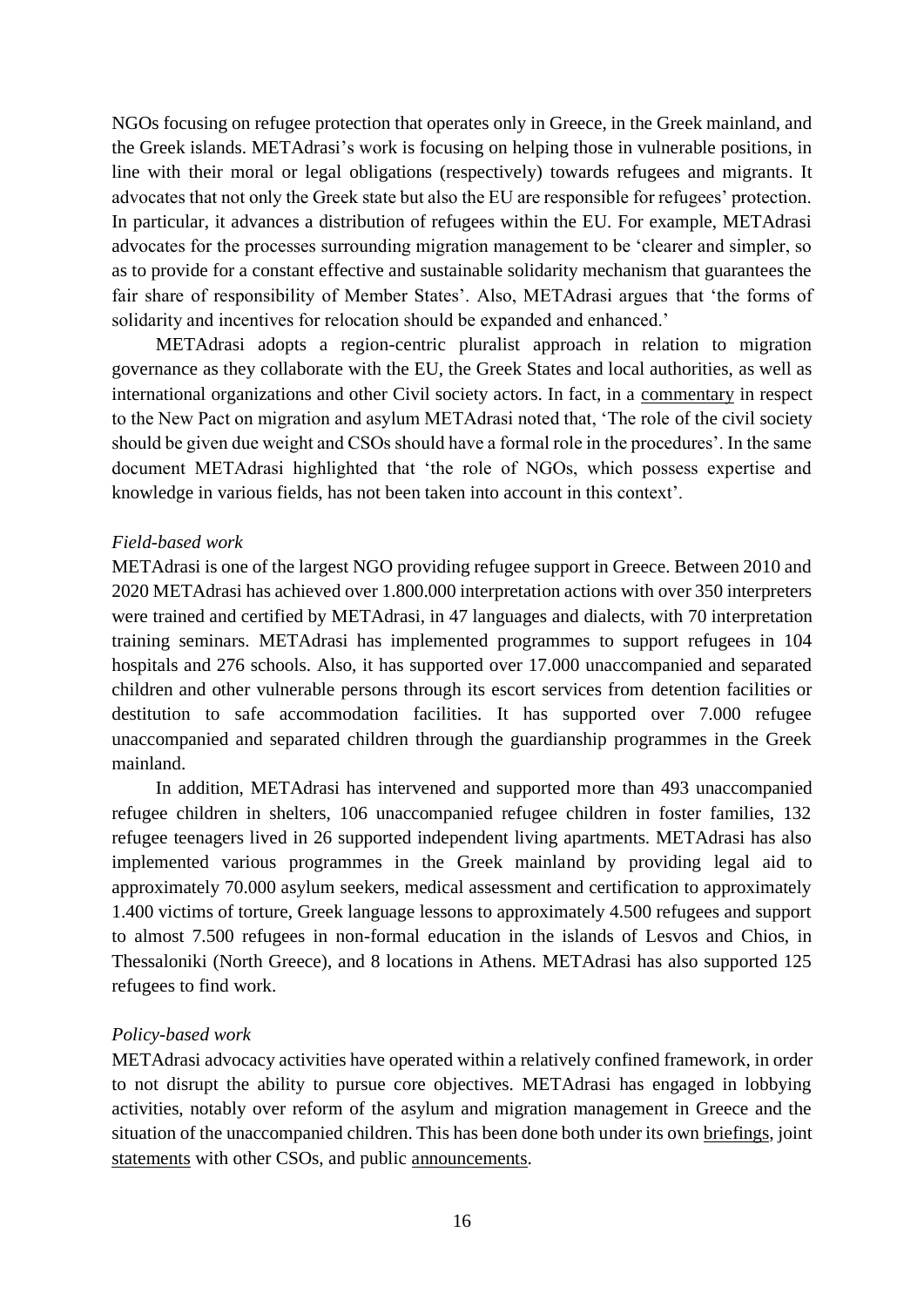#### *Relationship with Global Compacts*

Despite METAdrasi's longstanding engagement and work in asylum and refugee support as well as in lobbying activities, the organisation has not been involved in the process of formulating the Global Compact for Safe, Orderly and Regular Migration (GCM) and the Global Compact on Refugees (GCR). It seems that the only actor which took part in the formulation of GCM and GCR was only the Greek state while the Greek CSOs did not have any involvement in any stage of it.

#### *Evaluation*

METAdrasi is very consistent with its attitudes and objectives, and this is evident from the range and quality of the [activities and programmes](https://metadrasi.org/en/our-activities/) that has been implementing since its establishment in 2009. METAdrasi identified a huge gap in refugee support and protection by the Greek state in respect to the unaccompanied and separated refugee children who were often detained in inhuman and appalling conditions in closed detention facilities in the Greek mainland or they were experiencing homelessness and precariousness. Also, METAdrasi identified the lack of interpretation services for irregular migrants, asylum seekers and refugees in the detention facilities as well as the public services (e.g., hospitals). In addition, there was a huge gap in the provision of medical assessments and support of victims of torture on behalf of the Greek state. These gaps have been inflicting serious problems to refugees and violation of their human rights for years, e.g., the lack of this kind of support was resulting in refugees' restricted access to information, asylum, medical health, and treatment. However, METAdrasi since its establishment has played a crucial role in filling in these gaps in the field of interpretation, and the protection of unaccompanied children and the support of the victims of torture. METAdrasi is very consistent with its attitudes and objectives, and this is also evident from the fact that in the last decade it has extended its activities and programmes within the whole asylum procedures: for example, METAdrasi provides interpretation services in all the stages of the asylum process, as well as in the reception centres and refugee camps.

# **5.6 Case 5: Greek Council for Refugees (Greece)**

The Greek Council for Refugees is a Non- Governmental Organization, which has been active since 1989 in the field of asylum and human rights in Greece. The Council provides free legal and social advice and services to refugees and people coming from third countries who are entitled to international protection in Greece. It also focuses on vulnerable cases, such as unaccompanied minors, victims of trafficking etc. The ultimate goal is their protection and their smooth integration in our country. The Council's headquarters is in Athens but implements various programmes in Athens, Thessaloniki and in the region of Evros (Orestiada, Alexandroupoli, Rodopi) but also in every entry point in Greece, such as the Aegean islands, where people in need of international protection enter in great numbers. The main sources of income come from European and co-financed Programs, by the UN High Commissioner for Refugees, by grant making trusts as well as companies and individuals.

Annual [income](https://www.gcr.gr/media/k2/attachments/annual_report_2020_EN.pdf) is about  $6.299.137,80$  per year from a diverse set of sources including private contributions of  $\epsilon$  120,306: 51% from UNHCR, 23% from IOM, 11% from other sources, 6% from Open Society Foundations, 5% from Dutch Council for Refugees, 3% from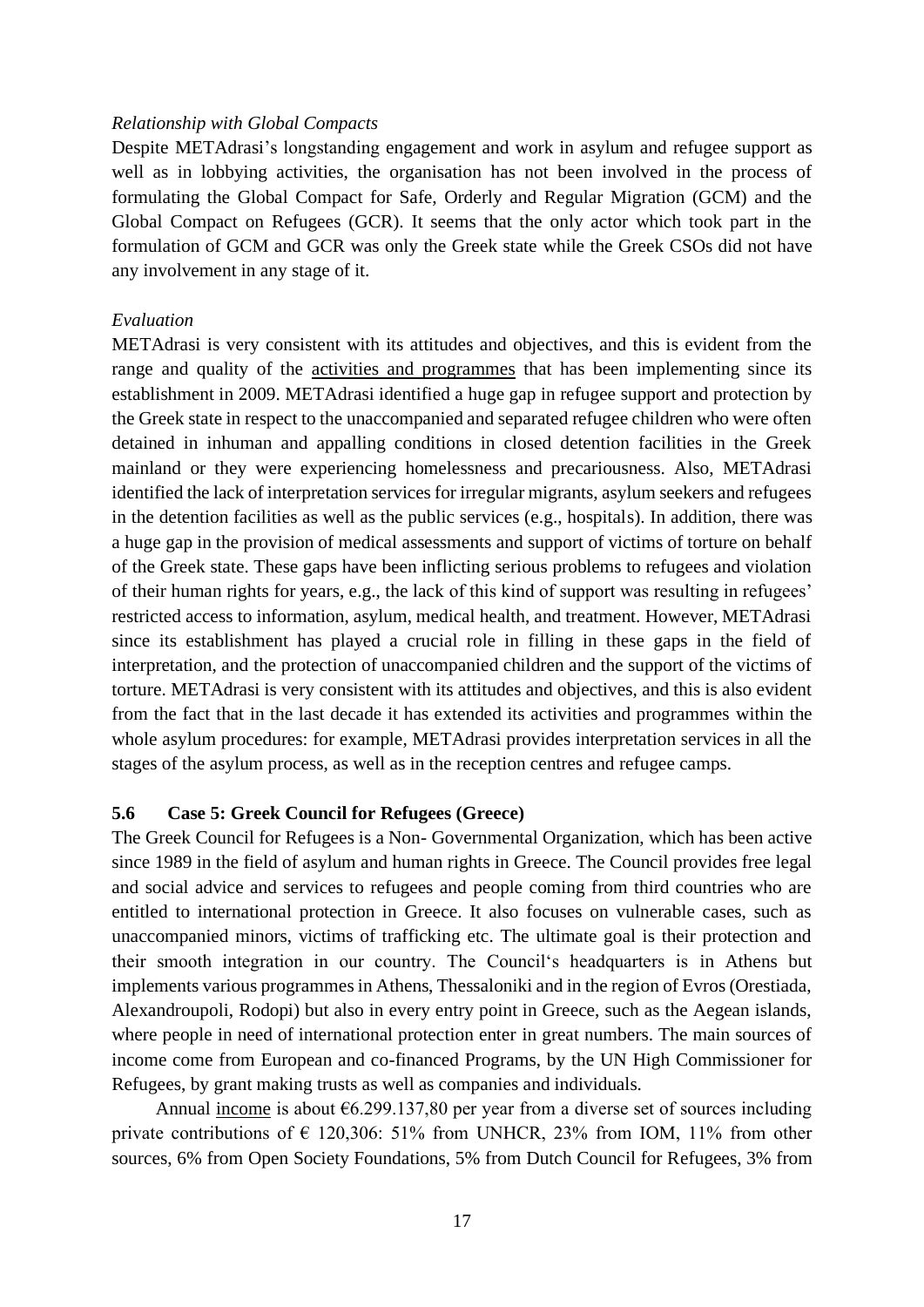OXFAM, 3% World Jewish Relief. Of the  $\epsilon$  6.293.814,59 expenditure in 2020, 10% went to administration costs, and 90% went to provision of services to refugees and asylum seekers.

#### *Refugee/migrant policy*

The Greek Council for Refugees' principles and activities towards refugees are shaped and materialised in accordance with the 1951 Geneva Convention, the 1967 New York Protocol and in accordance with the international, EU and national legislation. Through this lens, it implements various activities for people seeking international protection by focusing on vulnerable groups, such as unaccompanied minors, victims of human trafficking and violence.

#### *Attitudes towards refugees/migrants*

Like most of the Greek NGOs advocates the principles of humanitarianism it could be argued that it is mostly a globalist NGO. The Council adopts a Global corporate pluralist approach in relation to migration governance as it collaborates mainly with international organisations the local authorities, and other Civil Society actors. It has heavily criticised the EU policies for raising barriers to international protection and the rule of law. For example, in its [annual report](https://www.gcr.gr/media/k2/attachments/annual_report_2020_EN.pdf) the Council criticises the EU in respect to the New Pact on Migration and Asylum as a policy which is meant 'to intensify the drift towards dangerous approaches and practices of deterrence, focusing on push-backs and detention instead of protection'. From this angle, the Council advocates for refugees protection in the country of asylum based on international solidarity and sharing of responsibility rather than policies of ['return sponsorship',](https://www.gcr.gr/en/news/press-releases-announcements/item/1541-joint-statement-the-pact-on-migration-and-asylum-to-provide-a-fresh-start-and-avoid-past-mistakes-risky-elements-need-to-be-addressed-and-positive-aspects-need-to-be-expanded) deterrence and externalisation.

The fact thar the Council has a more universalised approach towards the refugee situation and therefore the belief that the international community has the responsibility to protect refugees is evident from this quote from [a letter](https://www.gcr.gr/media/k2/attachments/Letter_for_His_Holiness.pdf) to Francis Pope in Greece in 2 December 2021: 'This is 'European countries cannot and should not deny their share of responsibility for the protection of refugees. The shift of responsibility towards other countries in exchange for financial support increases global inequalities and is morally dubious. At the same time, it exposes refugees to danger of ill treatment or places them in a state of limited protection. A Europe built on the values of Humanity, Democracy and Solidarity cannot be legitimised in constantly transferring its own responsibilities elsewhere. The same applies to some governments which unilaterally renounce their own share of responsibility and accountability.'

#### *Field-based work*

The Council is one of the oldest and largest CSOs in Greece providing refugee support. Throughout 2020 it provided legal aid to 4,946 asylum seekers and refugees at all stages of the asylum procedure, counselling, and representation support before the authorities during the asylum procedure, as well as counselling and representation in civil and criminal cases related to the legal status. Psychosocial support to 2,497 asylum seekers during the asylum process, medical, educational, and housing issues in the regions of Attica, Thessaloniki, Epirus, and Thessaly, as well as in the island of Crete. Legal aid and social support to asylum seekers in detention.

The Council also manages the Safe Zones for unaccompanied minors in refugee camps in Attica with the support of the International Organization for Migration (IOM) and the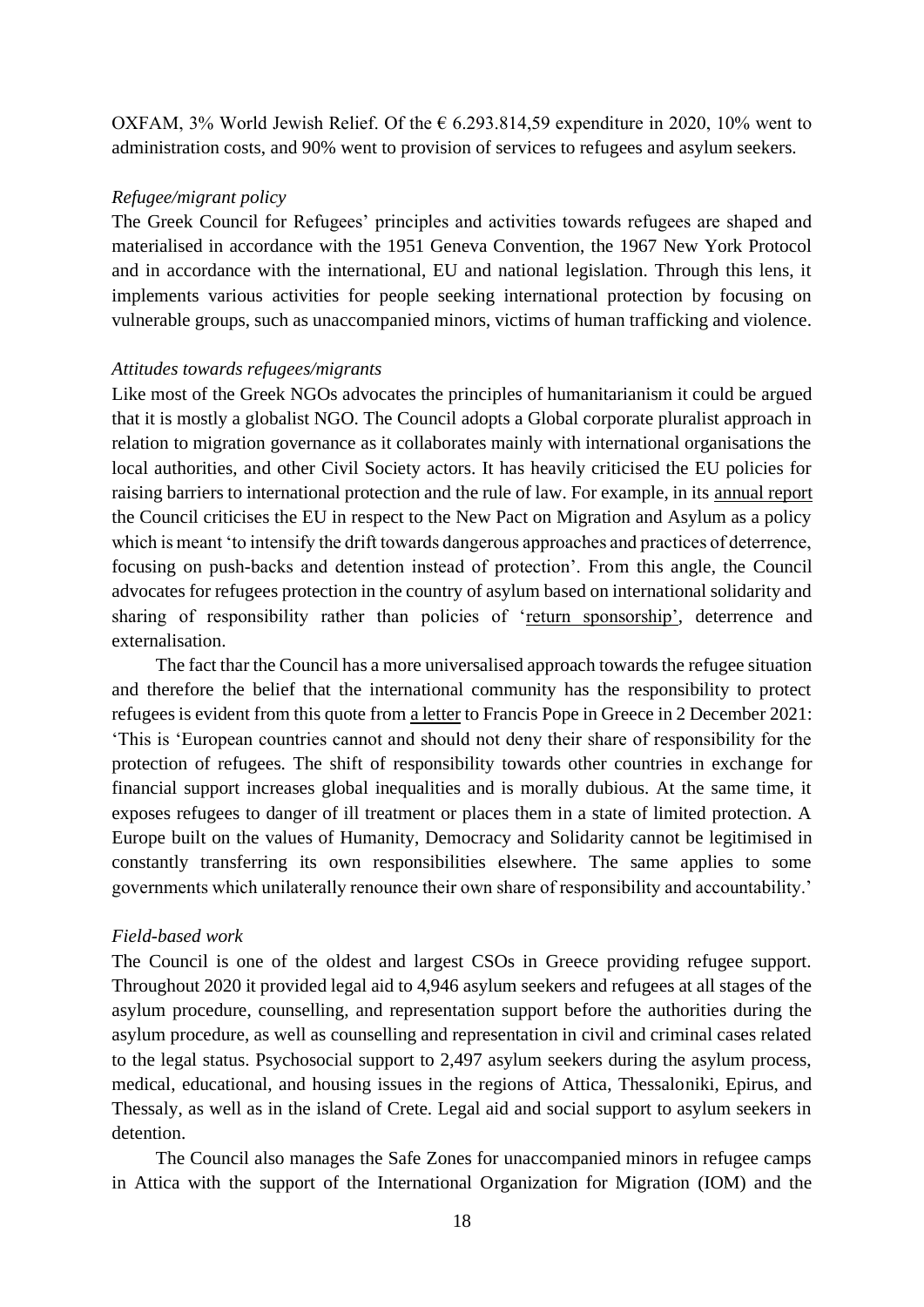funding of DG HOME - The Commission's Directorate-General for Migration and Home Affairs. Rehabilitation services to victims of torture who have applied for asylum or are recognized refugees in Greece. Legal aid and psychological support to victims of gender-based violence.

#### *Policy-based work*

The Council has been very active in raising awareness and influencing public policy in respect to refugees and migrants, the reform of the asylum and migration management in Greece, the situation of people seeking asylum in detention, victims of trafficking and gender-based violence, and the unaccompanied children. This has been done both under its own [briefings,](https://www.gcr.gr/en/ekdoseis-media/reports/reports/item/1835-sci-2021) join[t statements](https://www.gcr.gr/en/news/press-releases-announcements/item/1541-joint-statement-the-pact-on-migration-and-asylum-to-provide-a-fresh-start-and-avoid-past-mistakes-risky-elements-need-to-be-addressed-and-positive-aspects-need-to-be-expanded) with other CSOs, and public announcements, [training materials](https://www.gcr.gr/en/ekdoseis-media/reports/reports/item/1836-training-materials-on-access-to-justice-for-migrants) and reports, as well as the multiple cases that it has supported to the European Court of Human Rights.

# *Relationship with Global Compacts*

The Council is not involved in the process of formulating both the Global Compact on for Safe, Orderly and Regular Migration and the Global Compact on Refugees. It seems that the only actor who took part in the formulation of the Compacts was the Greek state and the Greek CSOs did not have any involvement in any stage of it.

# *Evaluation*

The Council is very consistent with its attitudes and objectives, and this is evident from the range and quality of the activities, advocacy, and programmes that it has been implementing since its establishment in 1989. From 1989 onwards it has highlighted and challenged shortcomings and malfunctions of the asylum system. It has also highlighted the challenges that irregular migrants are facing inside the detention centres, refugee camps and throughout the whole asylum process. The Council has systematically communicated to the Committee of Ministers of the Council of Europe a series on selected issues, within the framework of the execution of the ECtHR judgment *M.S.S. v. Belgium and Greece*. It has been advocating and working towards a policy reform of the asylum system, and of the migration management in Greece in compliance with Geneva Convention, the New York Protocol and therefore its statute, and objectives.

# **5.7 Case 6: Care4Calais (UK)**

Care4Calais was established in the summer of 2015 in [direct response](https://www.theguardian.com/commentisfree/2015/dec/18/refugees-calais-friends-need-help) to the European migrant crisis of that year, and more particularly the creation of the 'Calais Jungle' migrant camp on the outskirts of the Northern France port. The charity has no paid staff, relying solely on approximately 1,500 volunteers for all its activities in France, Belgium and the UK.

Annual [income](https://register-of-charities.charitycommission.gov.uk/charity-search/-/charity-details/5072772) in 2020 was nearly £900,000 (€1.05m), almost all in donations: Much of this was goods and materials provided by donors, rather than money. Some 93% of the £587,000 ( $6687,000$ ) expenditure went to the activities on the ground.

#### *Refugee/migrant policy within the British Red Cross' overall work*

The organisation is solely concerned with supporting refugees on both sides of the English Channel. While it has grown from its original work in the Calais Jungle, all subsequent work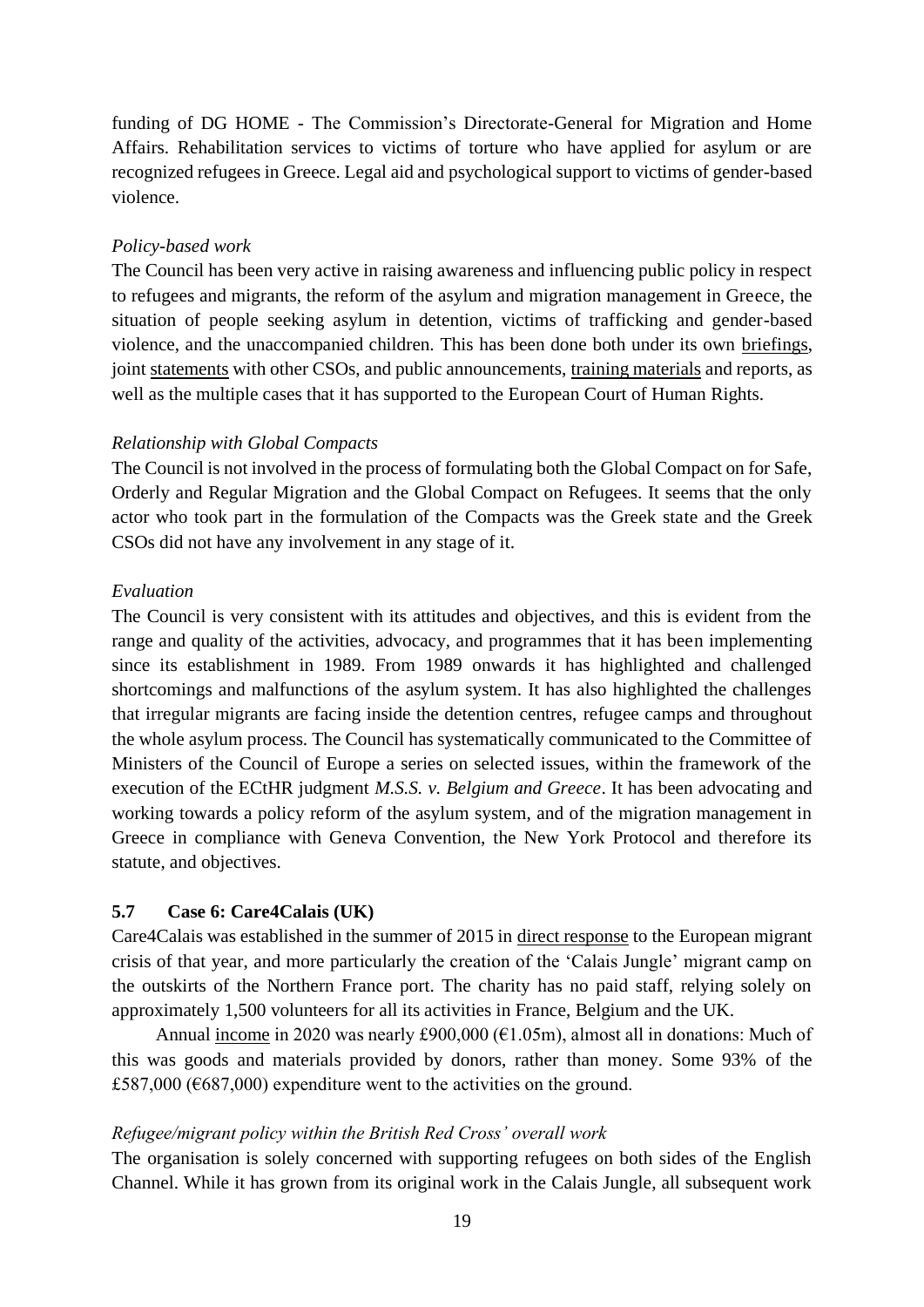has followed the same pattern of providing humanitarian aid and support for refugees, adapting to needs as required.

#### *Attitudes towards refugees/migrants*

Care4Calais presents its [mission](https://care4calais.org/about-us/who-we-are/) in the language of [globalism.](https://protectproject.w.uib.no/files/2021/06/D1.1-0verall-theoretical-perspective_website.pdf) Refugees are seen as needing the same dignity as anyone else, with volunteers being "respectful of their common humanity". This is reflected in a number of ways, beyond the original impetus to act in the face of the very harsh conditions in the Calais Jungle in 2015/6. The organisation's remit has broadened to include efforts to change public understanding of and government policy towards refugees.

At the same time, there is a note of nation-statist language in parts of the materials produced by the organisation. Calls are [made](https://care4calais.org/about-us/who-we-are/) to "a fair and tolerant British society" that creates an obligation of charity in protecting those that cannot protect themselves. However, this has to be understood within the context of a clear mission to welcome, support and help integrate refugees arriving in the UK: a large [section](https://care4calais.org/the-refugee-crisis/) of the group's website is devoted to presenting refugees in humanitarian terms.

#### *Field-based work*

The group's [work](https://care4calais.org/about-us/what-we-do/) falls into two main categories: direct aid to refugees in sites in continental Europe and work with those seeking asylum in the UK.

Following the dismantling of the Calais Jungle in 2016, work at refugee sites has become more dispersed. Significant clusters still remain in the Calais region and along the coast into Belgium, as well as Normandy. Care4Calais provides food, clothing and sleeping bags in all these areas, as well as Paris and in the south of France on the Italian border. The French government's dispersal policy has also resulted in temporary encampments, for which the group has developed rapid response processes to ensure provisions reach people before they are moved on. Collaborations with local groups has allowed Care4Calais to help in wider support for refugees, including childcare and social interaction in Calais and a food kitchen in Brussels. Since 2017, Care4Calais has worked with [Anaya Aid](https://care4calais.org/about-us/what-we-do/syria/) to send surplus clothing to refugees in Syria, as part of a more general effort to reduce waste in the donation system.

Within the UK, the group also provides food and clothing to asylum-seekers, [supporting](https://care4calais.org/about-us/what-we-do/uk-hotels-direct-aid/) roughly 3,500 individuals across the UK, via a number of [local groups.](https://care4calais.org/uk-groups/) A specialist [Access](https://care4calais.org/about-us/what-we-do/uk-access-to-legal-support/)  [Team](https://care4calais.org/about-us/what-we-do/uk-access-to-legal-support/) also operates to help with initiating asylum applications and connecting individuals with full legal support. This work sits around the provision of the government and of other groups, rather than providing a full replacement.

#### *Policy-based work*

Advocacy work is relatively small in comparison to the field-based activities of Care4Calais. This is partly a function of its financial and organisation model and partly a reflection of its founding mission. However, the group has progressively built up links with other groups to campaign both [generally](https://care4calais.org/about-us/what-we-do/stand-up-to-racism/) on more welcoming attitudes towards refugees and specifically on particular issues. Recent examples include opposition to the Nationality and Borders Bill, where Care4Calais has worked with a number of other groups in the [Families Together](https://familiestogether.uk/) coalition to voice opposition, and making [legal challenges](https://www.theguardian.com/uk-news/2021/nov/25/priti-patel-faces-three-legal-challenges-refugee-pushback-plans) to the UK government's consideration of using pushbacks in the Channel.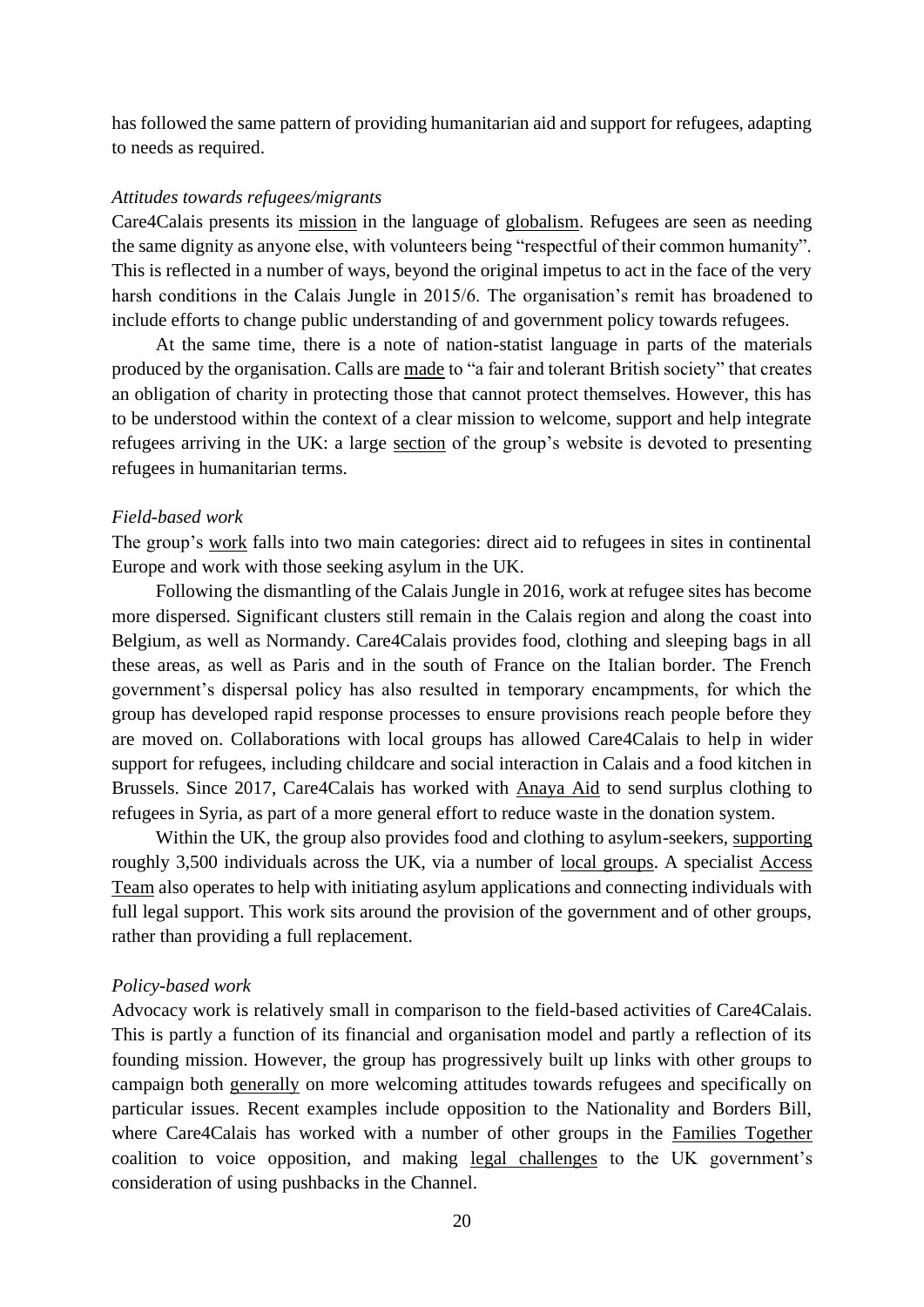The group has also worked to build links with media organisations, journalists and politicians to show them the lived experience of the refugees in Northern France, as part of their efforts to shift public attitudes. This has also helped with generating donations, as in 2021 with [seeking support](https://www.itv.com/news/granada/2021-08-23/charity-inundated-with-donations-for-afghan-refugees) for Afghan refugees, where the group collected over £30,000 ( $\epsilon$ 34,000) of clothing in short order. The group has also used small [street protests](https://metro.co.uk/2021/11/27/downing-street-150-join-protest-over-27-dead-in-english-channel-15675662/) to draw attention to refugee issues.

#### *Relationship with Global Compacts*

There is no evidence of engagement with either the Global Compact on for Safe, Orderly and Regular Migration (GCM) or the Global Compact on Refugees (GCR) by Care4Calais as an organisation. While the group frames its work in humanitarian terms, there is no obvious reliance on any international framework, instead taking a much more intuitive approach to meeting refugees' needs. As a volunteer-only group, and as one that has such a strong focus on direct aid, there is both limited capacity and little need to refer up to higher levels of international norms.

#### *Evaluation*

Care4Calais is typical of small to medium-sized organisations working on refugee issues in the UK. It provides substantial volumes of direct aid in several countries, backed up by a network of volunteers within the UK itself. The ambition of the charity has grown beyond its original remit as capacity has built up and the local situation in Calais has changed markedly, but it is clear that this has not resulted in a focus of focus or alignment with the core objectives.

At the same time, the group highlights the difficulties faced by organically-generated and -run organisations, which are typical of the smaller end of the NGO spectrum. Funding is very contingent and uncertain, while the exclusive reliance on volunteers produces risks around continuity of provision. In Care4Calais' case, concerns about its governance and decisionmaking have led to a formal inquiry in 2021 by the Charity Commission, the UK's regulator, that might result in significant new costs to operation. In part this reflects the growth of the group, but it also draws attention to the problems of matching up institutionalisation with a dynamic set of priorities and activities that result from that initial compulsion to help others.

# **6. Analytical insights**

The cases presented in this report highlight a number of key points that enrich and inform the conceptual framework and our understanding of the role of CSOs in the realisation of work for and about refugees and migrants.

As has been shown, the rich variety of CSO forms and approaches represents something of a double-edged sword. On the positive side, the flexibility and adaptability of individual organisations means that they are very able to fit themselves into whatever spaces might exist around other provision, whether from public or private bodies. On the downside, this requires a prior recognition of such spaces and a need for action. The organic and essentially bottomup approach of CSOs means that their construction of a worldview is endogenous and might not match the understandings or evaluations of others.

This highlights the critical importance of keeping the very **variable conceptualisations** of situations by different CSOs central in building up any model of overall activity and action.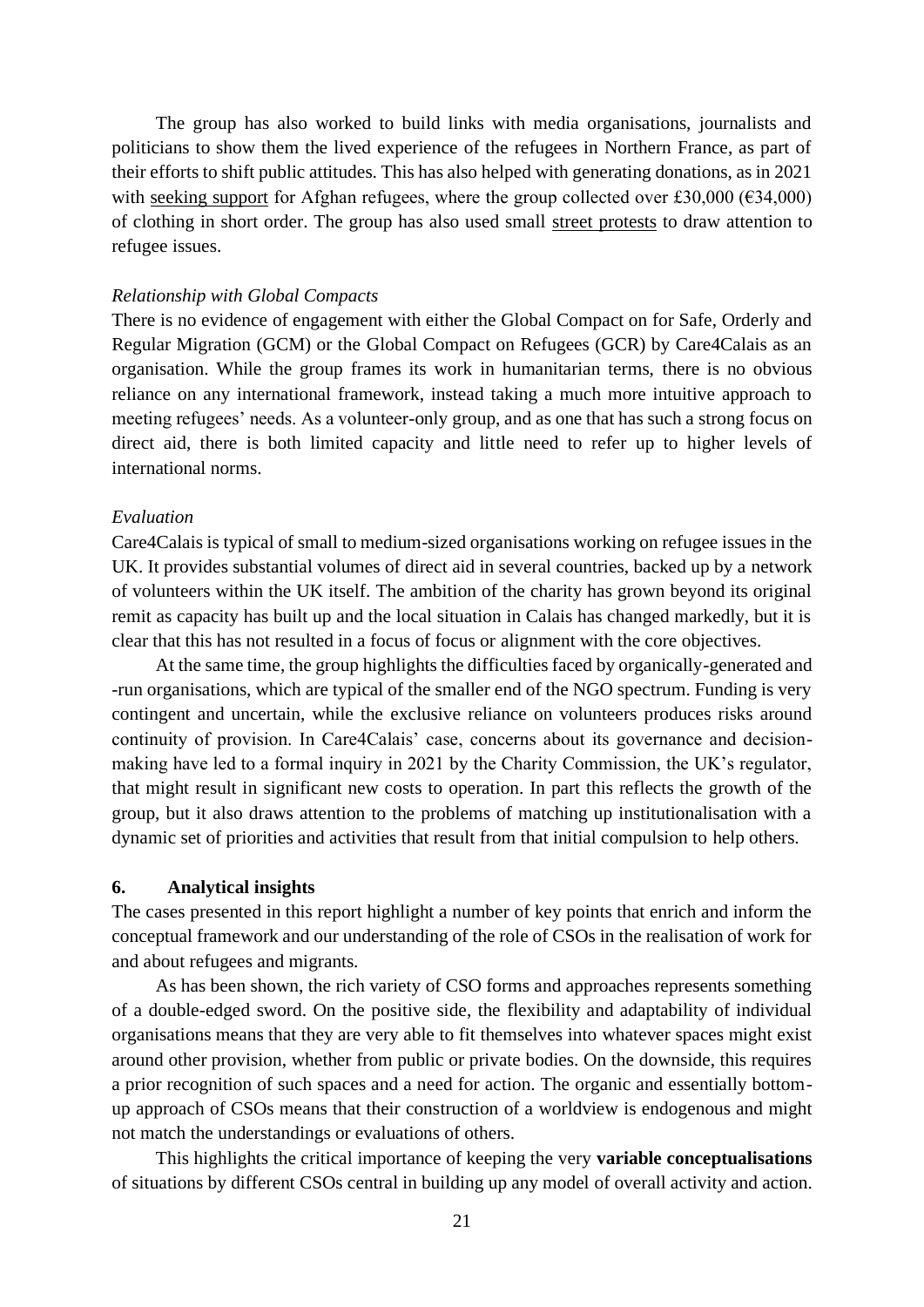As discussed in the conceptual framework section, there is a key division between those groups seeing refugees or migrants as a case in themselves, and those who take a cross-cutting humanitarian categorisation, within which refugees or migrants are (sometimes) instances of another category. The cases in this report offer some illustrations of both types of CSO.

At a basic level, what distinguishes refugees and migrants is their dislocation from their original residences, i.e. they are defined by their spatial movement, typically across international boundaries. This contrasts with humanitarian categories that are marked by a lack of adequate provision of some basic right or need (e.g. safety, education, food, shelter), which can be suffered independent of whether one has moved or not. Even if in many cases there is a considerable overlap between the two categorisations, they still speak to rather different assumptions about the boundaries of what might require attention and action by any given CSO.

The six cases in this report demonstrate some aspects of this difference. For those treating refugees or migrants as the relevant category – Care4Calais, the Greek Council for Refugees and METAdrasi – the priority for action sits around the relocatory aspects of their experience, first in managing the physical (and legal) process of entering a new territory, and then in starting to integrate into a new host community. Care4Calais provides the clearest example of this, as it moved from its original mission of providing basic emergency aid in an emerging crisis situation to more broad-based action in transitional spaces and then connections through to host community integration.

By contrast, the cross-cutting humanitarian CSOs – British Red Cross, CESVI and Emergency – have frameworks of action that focus on particular types of need, into which refugees and migrants might fall. Notably this means that such groups operate across a wider – and more flexible – geographical space than is the case for the other group: even when bound to only work within a certain territory, as is the case for national Red Cross societies, extensive funding can be moved across borders to ensure resource is delivered where most appropriate. In addition, these groups take pre-formed frameworks into particular situations which can mean a need for a period of adjustment to the particular needs of refugees and migrants and which do not necessarily require an end-to-end engagement with those individuals' relocations. Most obviously, Emergency's focus on medical treatment is one that is evidently critical, but which cannot simply be structured onto the life experience of someone fleeing persecution.

Crucially, neither type of CSO is optimal for refugee or migrant needs. While the first group are better able to provide a continuity of contact and support, they often lack the depth of expertise or resource to match the level of provision possible at different stages by the second group. With this in mind, we should also note the critical importance of **collaboration** between individual CSOs.

The diversity of conceptualisations means a similar diversity of activities and capacities. While this might be seen as the production of redundant overlapping between groups, in practice this is an issue primarily limited to crisis situations where coordination can take time to emerge. In more stable settings, CSOs appear very willing to engage in interactions and cooperation with other bodies: all of the CSOs in this report have extensive networks that they have built up, both on the ground and within the sector. Those cooperations are typically driven by either a need to access specialist or additional resource, or by a desire to amplify lobbying and campaigning messages (be that on addressing conditions in refugee camps in Greece or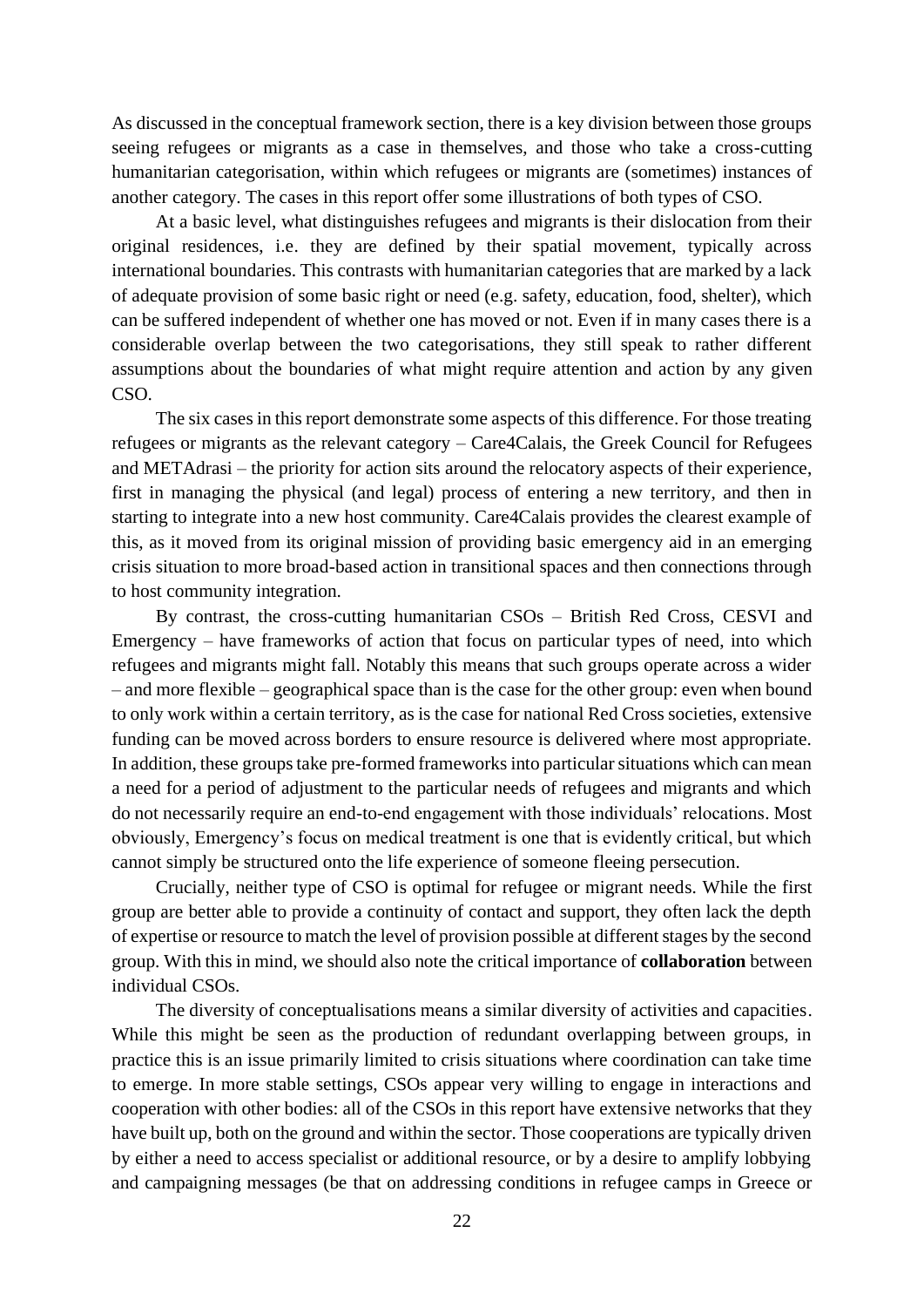changes to legal frameworks in the UK). This provides something of a counterpoint to the earlier comments on the impact of conceptualisation, since CSOs rarely close themselves off from others working on pertinent activities, even if their starting point has been rather different.

However, all of this work is framed by one major contingent constraint: **resources**. None of the CSOs discussed here has a completely reliable source of funding their work. While larger bodies such as British Red Cross or the Greek Council are able to access significant sums through national or international sources there is still a considerable exposure to changing income, something that is only more pressing for the smaller organisations. Similarly, all the groups here rely in large part on the labour of volunteers, rather than salaried employees: even prior to the Covid pandemic, ensuring an on-going pool of individuals willing to make the necessary commitments of time and effort was a major challenge. Here again, size provides some protection, albeit without the level of certainty that public bodies might be able to have, given their more institutionalised access to public funding.

The conditionality of resources matters because of the scale of **direct aid** that CSOs provide to refugees and migrants. Whether regarding emergency aid or social integration activity, the richness of CSO diversity, experience and expertise has been well illustrated by the cases in this report. As has been discussed already, precisely because CSOs are outside of public agencies, they are much better placed to provide support that is driven by refugees' and migrants' needs, rather that what state bodies might have created, which can be either incomplete or poorly-designed for individual needs. Even when handling an aspect that might conceivable by dealt with by governments – as with the Red Cross's work with the IOM on family reunification – the connection of that activity into a wider set of actions on social integration maximises both its chances of success and its impact on individuals' lives. Again, the ability of CSOs to be flexible both internally and as part of a wider community means that they are essential in helping refugees and migrants navigate a highly complex environment of legal, welfare, health, education and economic matters, in ways that governmental bodies would not be able to substitute. Bodies such as METAdrasi or Care4Calais offer structured paths for individuals to move out of crisis or high-pressure situations into positions of relative security where they can begin to reengage with society more fully.

The cases also highlight the extent to which CSOs are **key voices in national debates** about refugees and migrants. A key part of their importance is the extent to which they allow refugees and migrants to speak with their own voices, something that has been a long-standing challenge in all three countries considered here. CSOs either showcase the lived experiences of such individuals or provide platforms for them to speak directly to policymakers, media or the wider public about both specific challenges and the broader picture. Typically, CSOs have tied their campaigning to particular events or issues, rather than taking a more generic approach: the rapid growth of migration flows across the Mediterranean from 2015 prompted repeated campaigns by both the Italian and Greek CSOs discussed here, while the UK's proposed reform of legislation has been a more recent driver of work by the British groups. While it is hard to identify any clear examples among our sample of where a CSO has directly and successfully changed public policy, they still remain critically important in moving issues up in prominence and salience, and in providing informed contributions to media debate.

Finally, the cases have underlined the value of CSOs in **making the Global Compacts more effective** instruments. If it was primarily international-level CSOs that were directly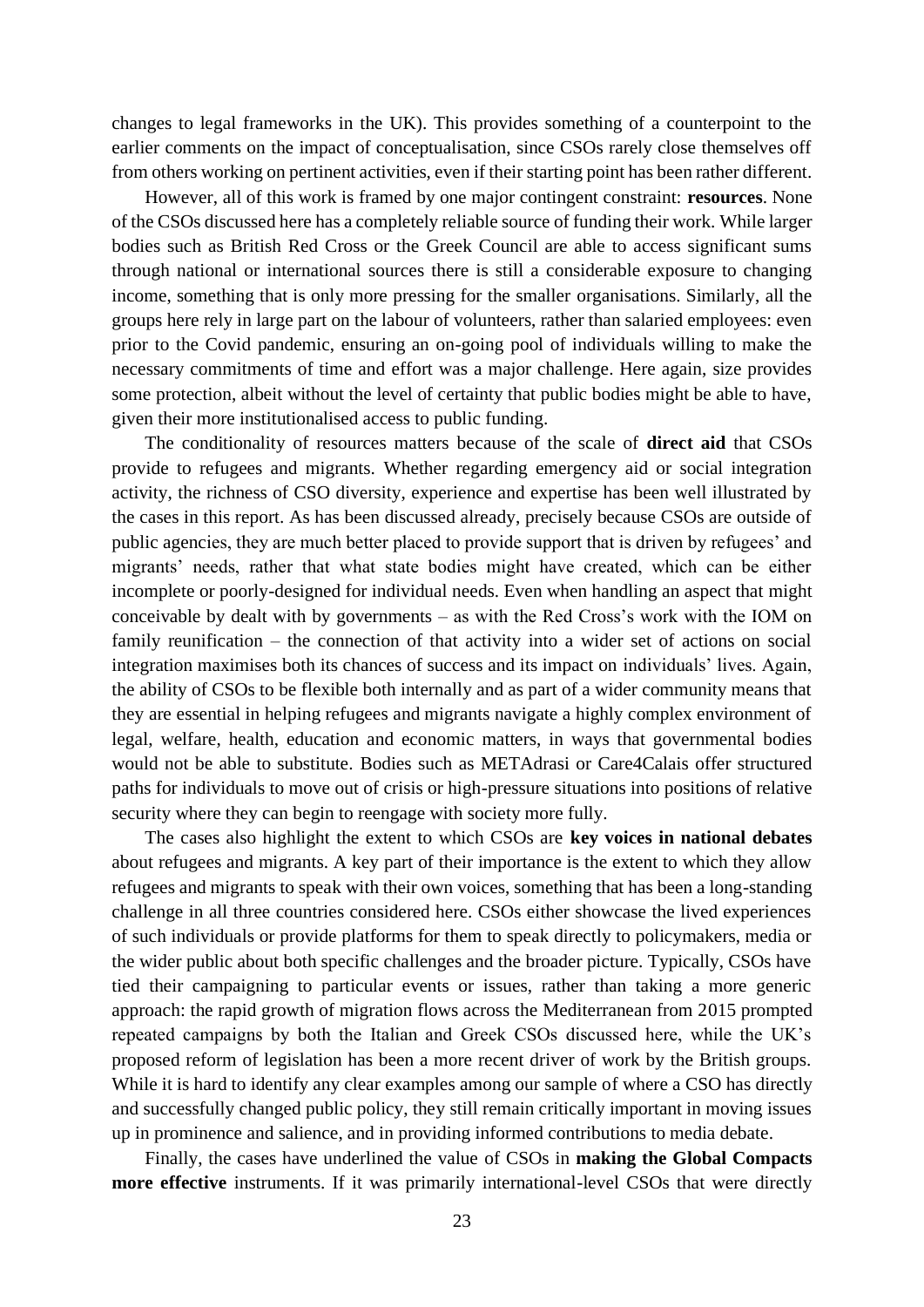involved in the lobbying for, and formulation of, the GCM and GCR, then it is national and local groups that find themselves at the forefront of driving implementation, even if this is still at an early stage. Strikingly, among our six groups only the British Red Cross and Emergency appear to have engaged with the Global Compacts directly to date; not coincidentally, these are also the two largest CSOs we consider and so are better placed to consider activity that requires engagement with the broader international order. In both these cases, the priority has been on placing the GCM/GCR within the wider set of international obligations – such as the Universal Declaration of Human Rights or the UN Convention on Refugees – to better enact the nominal obligations that signatories have committed to. In this sense, the Compacts are not transformative, but incremental and another means by which CSOs might leverage political and policy change. If smaller CSOs have demonstrated little interest to date, then this might be partly explained by their relatively high need to deal with both resourcing and operational demands, as already discussed. However, the connectedness of the CSO community – both within and across national boundaries – means that the scope for further awareness raising and utilisation by individual groups is likely to grow over time. Again, the particular locus of CSOs to represent refugees' and migrants' own voices means that they are also likely to be critical in the on-going debate about effective implementation and enforcement of the Compacts.

# **7. Policy implications**

This report has highlighted not only the diversity of CSO involvement in supporting refugees and migrants, but also their importance. That importance is not simply one with relevance to those individuals themselves, but also to the functioning of the broader international system of refugee and migrant protection. With this in mind, it is useful to draw out a number of key implications for national and international policy-makers working in this field.

#### *How we frame and discuss refugees and migrants matters*

There is no one correct way to define refugees and migrants, but rather a wide range of possibilities, each of which comes with a set of assumptions and priorities. The variety of CSOs' understanding of such individuals, their needs and the best way to address them is testament to this. It is important to recognise this for two main reasons. Firstly, it opens up possibilities for interactions and cooperations between groups – public and in civil society – that might not be otherwise apparent. By acknowledging that others see the world through a different lens, we might discover synergies for effective action that better address individuals' needs. Secondly and more negatively, it allows us to identify where there are gaps or shortcomings in provision, either within one's own organisation or across bodies. In both cases it is only through a sensitivity and self-reflection on the assumptions that are made and the language that is used that it is possible to avoid narrow and incomplete action or groupthink.

# *CSO involvement is contingent on resourcing*

CSOs come from civil society and the interests and concerns of individuals in that society. The wide range of groups that exist reflect the wide range of things that those individuals consider to be worth acting on. But the main constraint on action is resourcing: if money or personnel are not available, then it is very hard to engage in sustained activity. As a result, even if CSOs contain the potential to be a flexible and prompt pathway for addressing emergent needs, then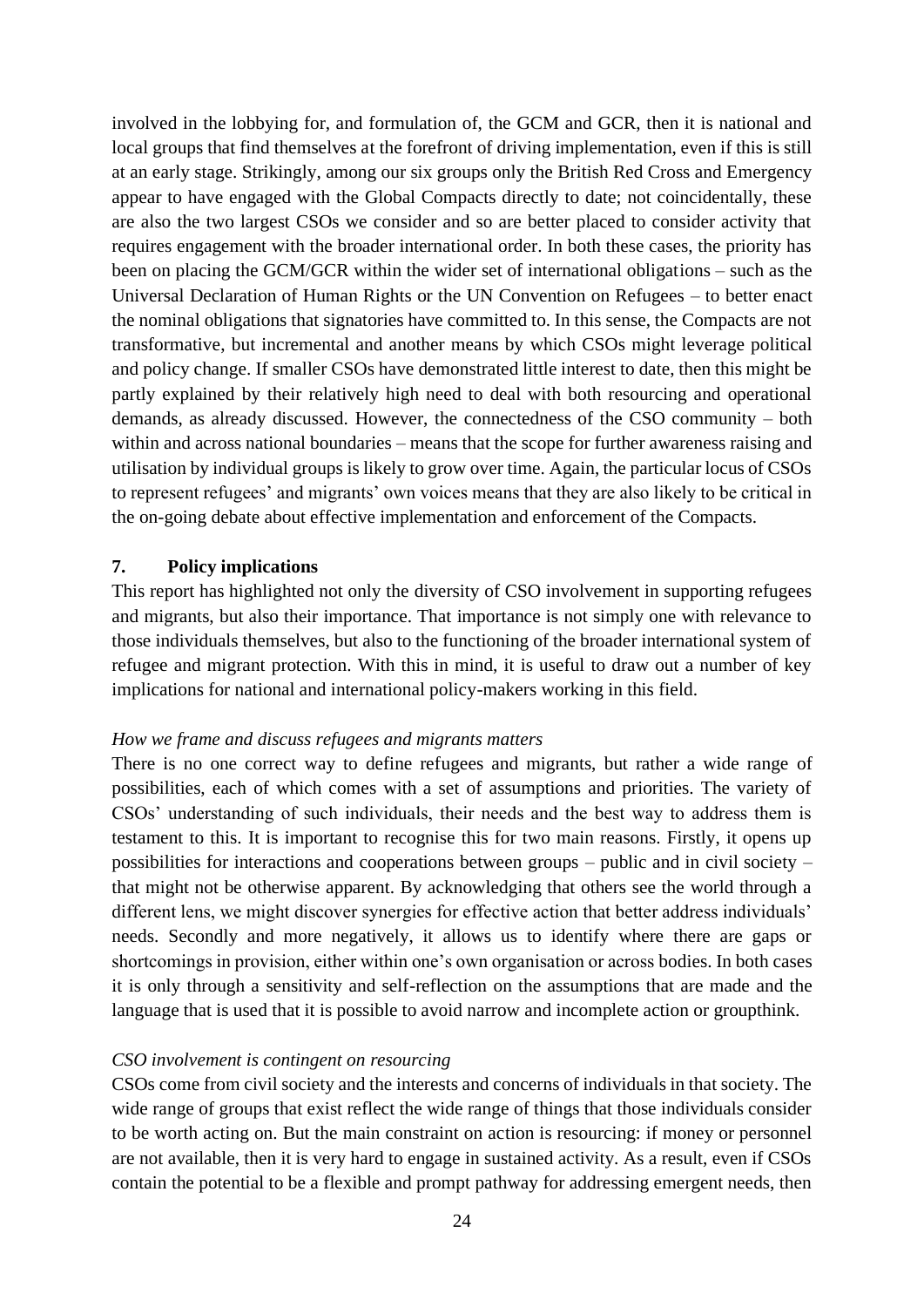that potential requires access to resources. While some of those might be accessible from within the existing CSO community, there is an evident need for public bodies and international organisations to also play their part, through various funding vehicles or sub-contracting.

#### *Not supporting CSOs will create significant problems for states*

This report has highlighted some of the very substantial contributions that individual CSOs have made in recent years for refugees and migrants, from sea rescues and emergency aid through to family reunion and helping people become integrated and productive members of host countries. Much of this work is of a nature that public bodies would be either only able to do with major changes in operating systems and funding, or simply unable to provide at all. States therefore need to recognise that failure to enable CSOs to operate within their territory comes at a significant price to governments, in terms of increased demands on public bodies and more critical situations. Ideally, states need to move beyond simply tolerating CSO activity towards a more collaborative relationship.

# *CSOs are a key means for refugees and migrants to have a voice*

More than most other groups, refugees and migrants suffer from a lack of voice. Their movement across national boundaries, uncertainties over their legal status and the frequently highly fraught conditions under which they live all conspire to make it very difficult from them to organise, let alone to seek representation or to lobby. CSOs represent the first line of engagement in many cases, and also provide various mechanisms to allow refugees and migrants to speak for themselves. Both nationally and internationally, acknowledging that particular opportunity offered by CSOs can be a vital means of starting to close the gap in representation at a time when systems of protection are under closer scrutiny and challenge.

# *CSOs can help to make the Global Compacts more meaningful*

The Global Compacts on Migrants and on Refugees are currently rather disconnected from much of the work of CSOs on the ground. While large groups have begun to engage with the agendas that the Compacts have launched, their priority – and the likely priority of the entire CSO community – is to turn words into actions. As the British Red Cross has noted, implementation needs a 'whole of society' approach, in which states both recognise this and act to draw the widest possible circle of partners to translate commitments into substantive policy and public buy-in. CSOs are a critical and indispensable part of this process, given their work and their representation and efforts to sidestep or ignore them are likely to result in a weakening of the potential impact of the Compacts.

#### **List of references**

- Appleby, Kevin, 2017. "Strengthening the global refugee protection system: recommendations for the global compact on refugees." *Journal on Migration and Human Security*, *5*(4): 780-799.
- Arnold‐Fernández, Emily E., 2019. "National Governance Frameworks in the Global Compact on Refugees: Dangers and Opportunities." *International Migration*, 57(6): 188-207.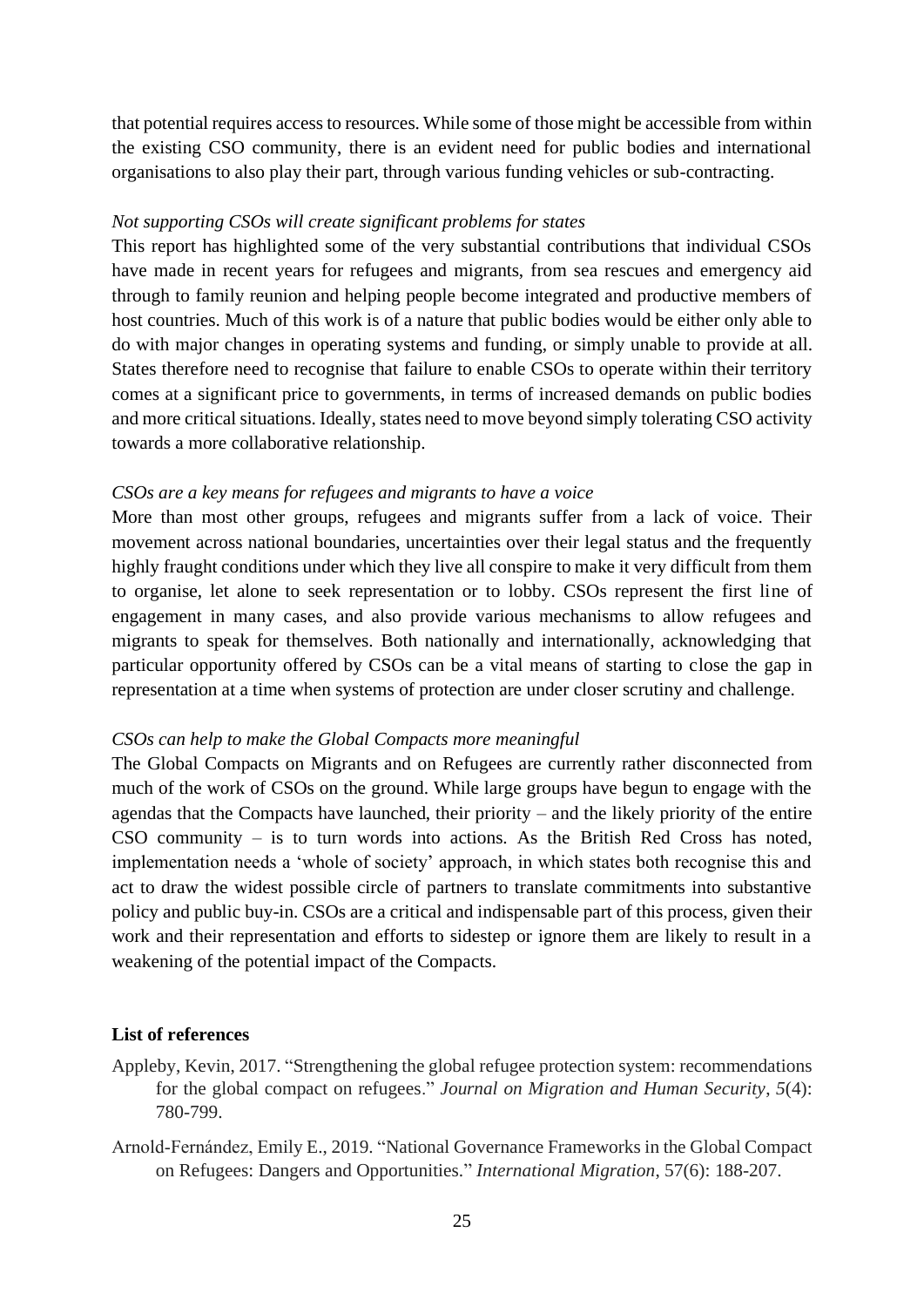- Cantat, Celine and Feischmidt, Margit, 2019. "Conclusion: Civil involvement in refugee protection—Reconfiguring humanitarianism and solidarity in Europe." In Feischmidt, Margit, Pries, Ludger and Cantat, Celine (eds.). *Refugee protection and civil society in Europe*, pp. 379-399. Palgrave Macmillan.
- Coddington, Kate, 2018. "Landscapes of refugee protection." *Transactions of the Institute of British Geographers*, 43(3): 326-340.
- Domicelj, Tamara and Gottardo, Carolina, 2019. "Implementing the Global Compacts: the importance of a whole-of-society approach." *Forced Migration Review*, 60: 79-82.
- Fernández-Rojo, David. 2021. *EU Migration Agencies: The Operation and Cooperation of FRONTEX, EASO and EUROPOL*. Edward Elgar Publishing.
- Ferris, Elizabeth G., 2003. "The role of non-governmental organizations in the international refugee regime." In Steiner, Niklaus, Gibney, Mark, and Loescher, Gil (eds.), *Problems of Protection*, pp. 127-148. Routledge.
- Garkisch, Michael, Heidingsfelder, Jens and Beckmann, Markus, 2017. "Third sector organizations and migration: A systematic literature review on the contribution of third sector organizations in view of flight, migration and refugee crises." *VOLUNTAS: International Journal of Voluntary and Nonprofit Organizations*, 28(5): 1839-1880.
- Howden, Daniel and Fotiadis, Apostolis. 2017. "The refugee archipelago: The inside story of what went wrong in Greece." *Refugees Deeply*, *6*.
- Kinchin, Niamh. 2021. "A "Supportive and Catalytic" Supervisor? UNHCR's Role in the Global Compact for Refugees." *Refugee Survey Quarterly*, 40(1): 30-57.
- Larruina, Robert, Boersma, Kees and Ponzoni, Elena. 2019. "Responding to the Dutch asylum crisis: Implications for collaborative work between civil society and governmental organizations." *Social Inclusion*, 7(2): 53-63.
- Léonard, Sarah and Kaunert, Christian, 2020. "The securitisation of migration in the European Union: Frontex and its evolving security practices." *Journal of Ethnic and Migration Studies*, 1-13.
- Lester, Eve. 2005. "A place at the table: The role of NGOS in refugee protection: International advocacy and policy-making." *Refugee Survey Quarterly*, 24(2): 125-142.
- Mungianu, Roberta. 2016. *Frontex and non-refoulement: the international responsibility of the EU*. Cambridge University Press.
- O'Sullivan, Maria and Stevens, Dallal (eds.). 2017. *States, the law and access to refugee protection: fortresses and fairness*. Bloomsbury Publishing.
- Pries, Ludger. 2019. "Introduction: Civil Society and Volunteering in the So-Called Refugee Crisis of 2015 – Ambiguities and Structural Tensions." In Feischmidt, Margit, Pries, Ludger and Cantat, Celine (eds.). *Refugee protection and civil society in Europe*, pp. 1- 24. Palgrave Macmillan.
- Sicakkan, Hakan G. 2021. "Conceptualizing the Right to International Protection: A Cleavage Theory Approach." Working paper, PROTECT, available at: